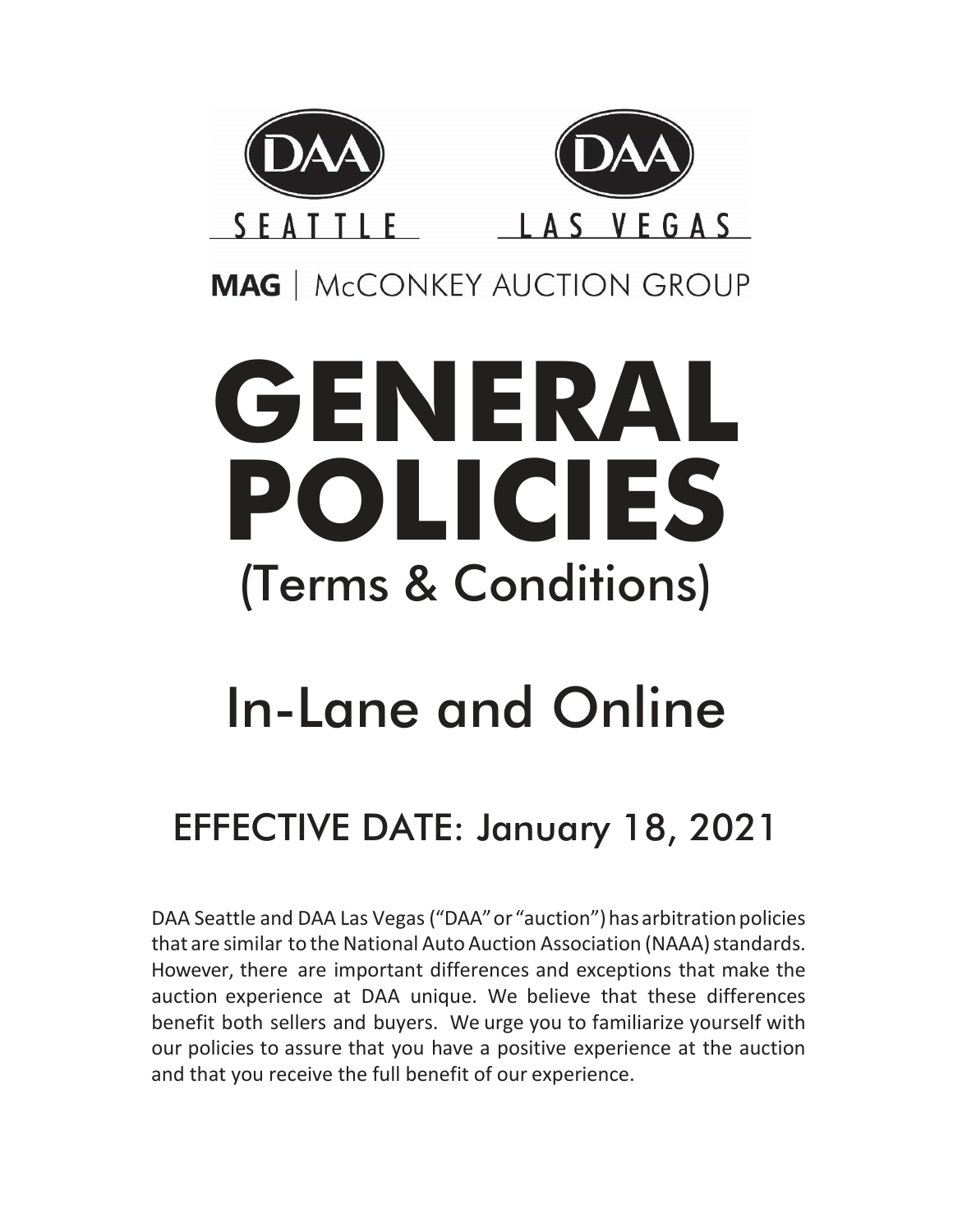## **TABLE OF CONTENTS**

## Effective Date: January 18, 2021

| $\mathsf{L}$ |                                                                                        |  |  |  |
|--------------|----------------------------------------------------------------------------------------|--|--|--|
| II.          |                                                                                        |  |  |  |
| III.         |                                                                                        |  |  |  |
| IV.          |                                                                                        |  |  |  |
| $V_{\cdot}$  |                                                                                        |  |  |  |
|              |                                                                                        |  |  |  |
|              |                                                                                        |  |  |  |
|              |                                                                                        |  |  |  |
| IX.          | STRUCTURAL DAMAGE, ALTERATION OR CERTIFIED STRUCTURAL REPAIR OR REPLACEMENT POLICY  12 |  |  |  |
| Х.           |                                                                                        |  |  |  |
| XI.          |                                                                                        |  |  |  |
|              |                                                                                        |  |  |  |
|              |                                                                                        |  |  |  |
|              |                                                                                        |  |  |  |
|              |                                                                                        |  |  |  |
|              |                                                                                        |  |  |  |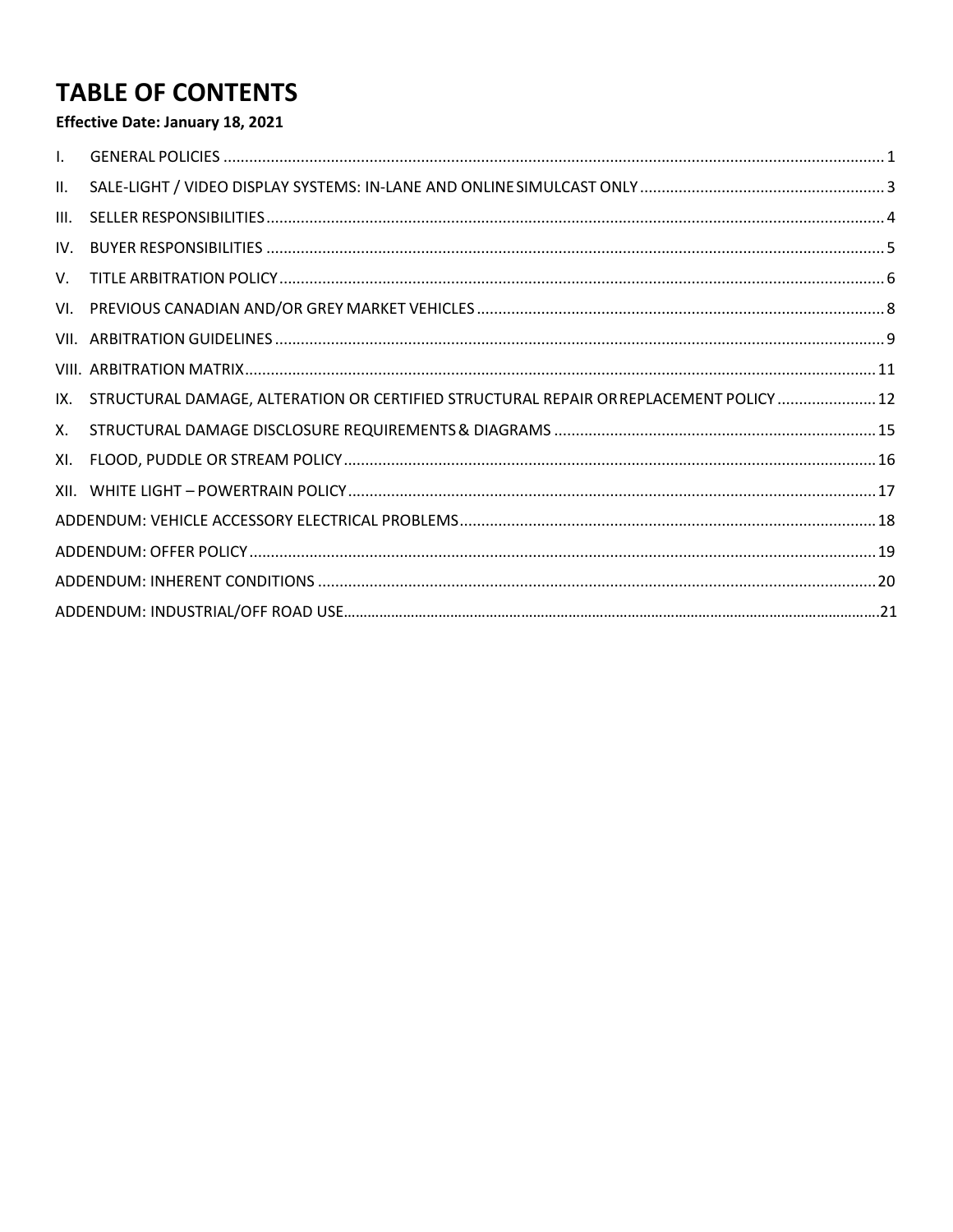## <span id="page-2-0"></span>**I. GENERAL POLICIES**

## **1. Fair and Ethical Sale**

Sales made at DAA are intended to promote the fair and ethical treatment of both the Buyer and Seller. If DAA determines that the transaction is not fair and ethical to either party, then Seller and the Buyer agree that DAA may cancel the sale, at itssole discretion. This provision also applies to any clerical or administrative error made by DAA. Any arbitration conducted at DAA is subject to these General Policies and Terms and Conditions. Buyers and Sellers acknowledge that conducting business at the auction is a privilege that may be bestowed, orrevoked, by DAA in its discretion. As a condition of transacting business at the auction, Buyers and Sellers agree that DAA may, in the exercise of its sole and absolute discretion, enforce, interpret or waive these Rules and Policies (Terms and Conditions) in any particular case or circumstance, when it determines that doing so is needed to assure the fair and equitable treatments of all parties to a transaction. Federal, State, and Local laws supersede these policies where applicable.

## **2. DAA Role in Sale**

- a) As the auction, DAA is neither a seller nor a buyer. It makes no representations, warranties or any guarantees of any kind as to the description, equipment, warranties, service policy, title status/accuracy, odometer accuracy or any other matter on any vehicle sold or offered for sale. DAA is acting as the agent of both the seller and buyer and, in such capacity, may act upon the verbal or written instructions to sign transaction documents or instruments on behalf of seller or buyer.
- b) DAA is not a party to the contract of the sale. The sales contract is between the Seller and Buyer only. The Seller is required to give the Federal Odometer Mileage Statement in connection with any vehicle sold at auction as required by the Motor Vehicle Information and Cost Savings Act of 1972, the Truth in Mileage Act, as the same have been or may be amended from time to time, and any other applicable federal, state and/or local law or regulation. DAA is not responsible or subject to any liability for the accuracy of odometer readings, odometer statements, announcements, or other disclosures, which responsibility remains with the seller.
- c) All vehicles bought or sold on the premises must be processed through the DAA office. Failure to do so will result in suspension of trading privileges at DAA and its affiliated auctions.

## **3. Outside Sales**

Any sale that is agreed upon between the buyer and seller on DAA premises, but the vehicle is not sold on the auction block, is considered an "Outside Sale". All applicable buyer and seller fees are payable to DAA in connection with any Outside Sale.

#### **4. DAA VIN Policies**

a) All vehicles consigned must have a visible public Vehicle Identification Number (VIN) plate attached to the vehicle. The original dash VIN must be present, unaltered and legible. The condition of all other VIN plates and placements are subject to the sole discretion of the auction. Those vehicles having a reassigned VIN plate in place of the original VIN plate must be announced or will be subject to sale cancellation or Buyer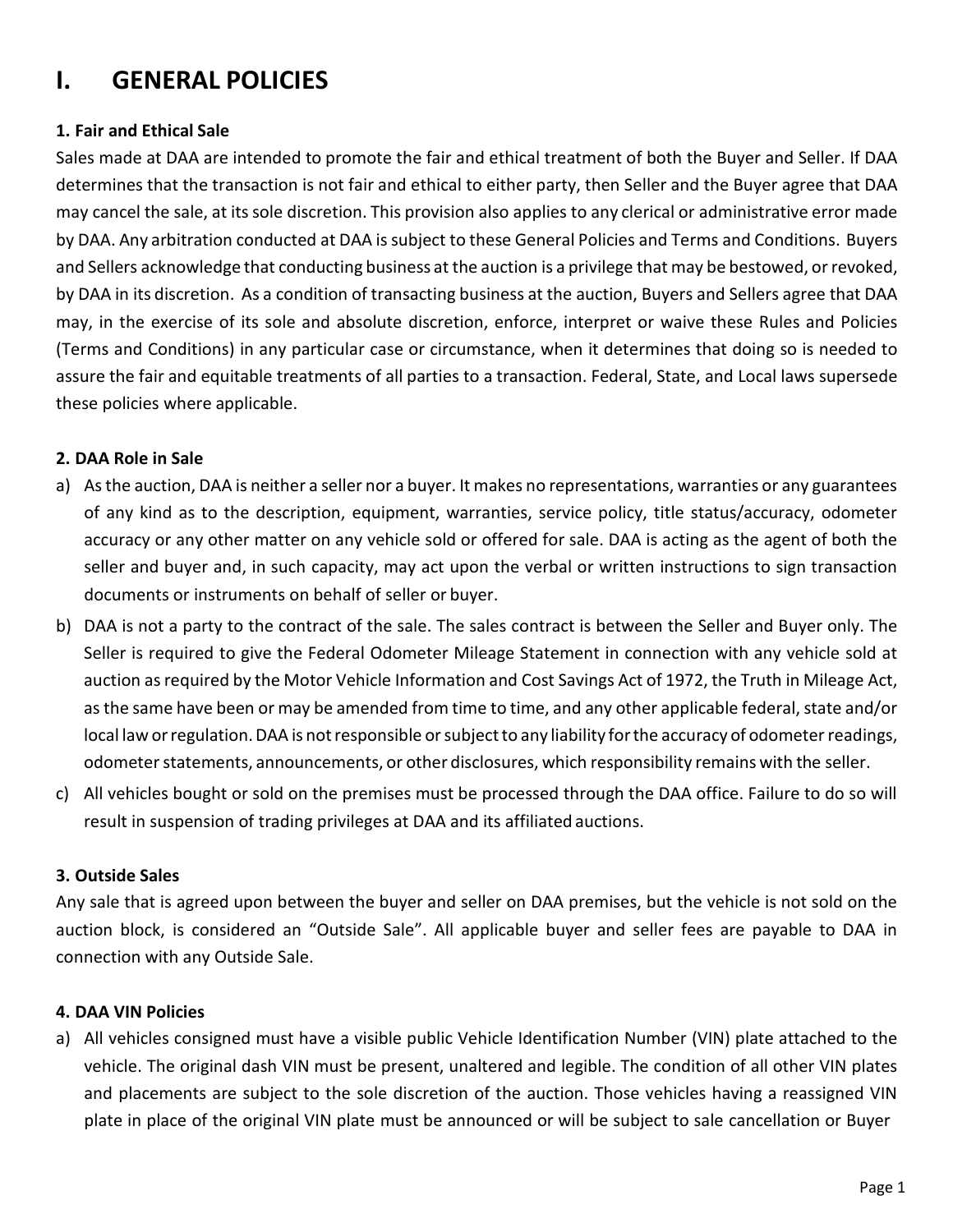return. DAA reserves the right to refuse the sale of any vehicle in which the VIN plate appears to be altered in any way.

b) Seller guarantees VIN plates and years on any vehicle up to 20 model years old with the exception of the VIN plates and year on trailers, RVs, and watercraft, which are guaranteed up to 10 model years. Reassigned VIN plates are required to be disclosed and announced on any vehicle less than 20 years old.

## **5. DAA Right of Review**

DAA reserves the right to review any audio/video and other documentation and information to verify the accuracy of a sale.

## **6. DAA Exclusions**

- a) DAA is not bound by information listed in Electronic Data Vehicle Histories (EDVH), i.e. Carfax, AutoCheck, etc., and a vehicle may not be arbitrated solely on information contained in the EDVH data. DAA may, but shall not be required to, independently investigate vehicle history based on information found in EDVH for information that may impact arbitration.
- b) Motor vehicles are not subject to arbitration if they exceed 20 model years, with the exception of trailers, RVs, and watercraft, which cannot be arbitrated if they exceed 10 model years and if sold As-Is Red Light.
- c) Inoperative/non-running consignments, including but not limited to vehicles sold at the "Heavy Metal Sale", and vehicles announced or otherwise disclosed as "Frame & Drive As-Is", are not subject to arbitration as to any matter (except for odometer misrepresentation), regardless of age orprice.
- d) Kit vehicles and homemade vehicles are sold "As-Is" and cannot be arbitrated for odometer, frame, warranty books, or model year or any othermatter.
- e) Collector Car Policy: Arbitration of vehicles sold in vintage/collector sales will be limited to overt or intentional misrepresentation. Questions regarding any such vehicle, including but not limited to questions concerning any prior repair, reassigned VIN plate (20 years and older), and replacement of major part of other components, must be addressed by the buyer prior to purchase. In the absence of specific announced representations to the contrary, all vintage/collector vehicles sold on an "as-is/where-is" and not subject to arbitration for any matter or issue.

## **7. Additional Responsibilities for Online Buyers**

- a) The Buyer is responsible for understanding the Online Bidding/Proxy Bidding and Buy Now procedures for online buying channels.
- b) Vehicles sold online are subject to the time limits for arbitration as described in this policy. Online Buyers are advised to make use of the protections afforded by the Buyer Protection Plan on all online vehicle purchases.
- c) Online Buyer will inspect the vehicle immediately upon arrival at Buyer's location. The Buyer must notify the DAA or facilitation service provider of any condition report discrepancies of over \$600 within two days of receipt. (Note: Discrepancies that can be addressed for less than \$600 are not eligible forresolution)
- d) Buyer will verify odometer reading upon arrival at Buyer's location. Mileage must be the same as when purchased if arbitrating for inoperable odometer.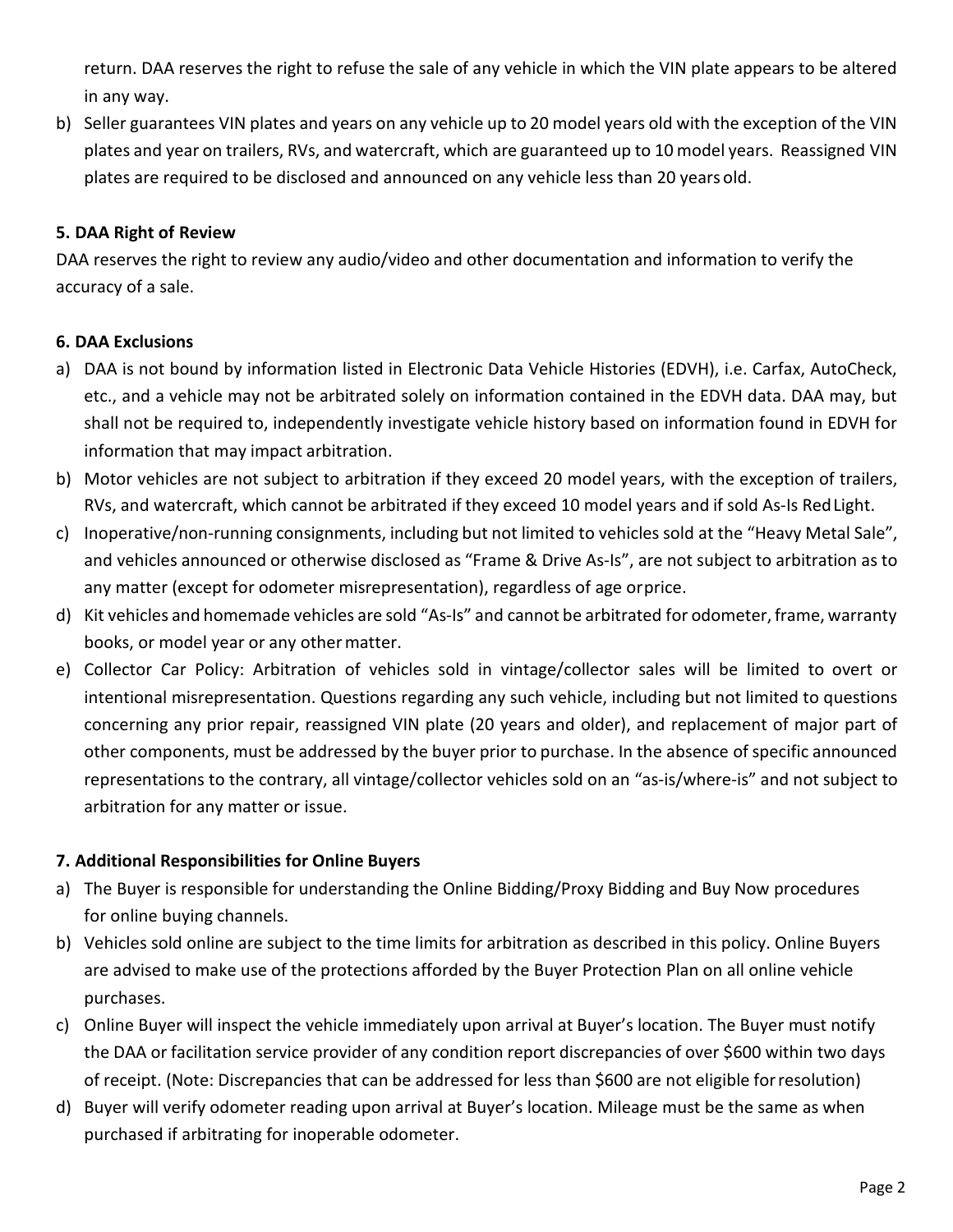e) Note: vehicle grades are assigned based on the assumption that each vehicle meets the "green light" functioning criteria as described in this policy. For vehicles sold under other conditions (i.e. Red or White light codes or announced defects) buyers are hereby reminded that the grade indicated on the condition report does not reflect the limited guarantee or announced defects.

## **8. Government Inspection**

All vehicles registered/sold at DAA are subject to inspection, with or without prior notice, by the FBI, State Police, National Auto Theft Bureau, Local Police or other Law Enforcement Authorities, any other governmental agency, or quasi-governmental agency, whether or not a warrant or other legal process ispresented.

## <span id="page-4-0"></span>**II. SALE-LIGHT / VIDEO DISPLAY SYSTEMS: IN-LANE ANDONLINE SIMULCAST ONLY**

## **1. Auction Light System**

DAA has a standardized light/video display system to describe the condition and/or disclosures related to the vehicle being sold. The system is defined as:

- a) Green Light "Ride and Drive" (DAA Seattle only): The green light signals that this vehicle is guaranteed under the conditions outlined in the Disclosure/Discovery Arbitration section, except for specific contrary disclosures or announcements made at or prior to the sale.
- b) White Light "Powertrain": Only the major powertrain components will be covered for arbitration. The vehicle must function well enough to be safely road tested - see "White Light - Powertrain Policy."
- c) Yellow Light "Limited Guarantee" (DAA Las Vegas only): This light is an indication to the Buyer that the Auctioneer or Selling Representative has made announcements that qualify/clarify the condition or equipment and limit arbitration of this vehicle in conjunction with the green light or when "limited guarantee" is announced.
- d) Red Light "As-Is" (hereinafter known as Limited As-Is): Vehicles selling under the red light will only qualify for limited arbitration under the rules outlined in the Disclosure/Discovery section of these General Policies.

Notwithstanding the forgoing, except as otherwise provided herein, all vehicles selling "As-Is, Red Light", for a price of at least \$2500, are subject to arbitration for structural damage, unless the vehicle was sold with an announced structural condition.

#### **2. Standard/Default Advisory**

Sellers are advised to adhere to the following standards when offering their vehicles unless they are certain that a vehicle will conform to the higher level of functioning. The following standards areapplicable:

- a) In the event a seller fails to specify the light color at the time of sale, DAA will select the appropriate "light" based on the standard definitions below, as determined in its solediscretion.
- b) Green Light: Appropriate for vehicles newer than 10 years and having fewer than 100,000miles.
- c) White Light: Appropriate for vehicles that are generally operational but are 10 years and older or have 100,000 miles but less than 150, 000 miles.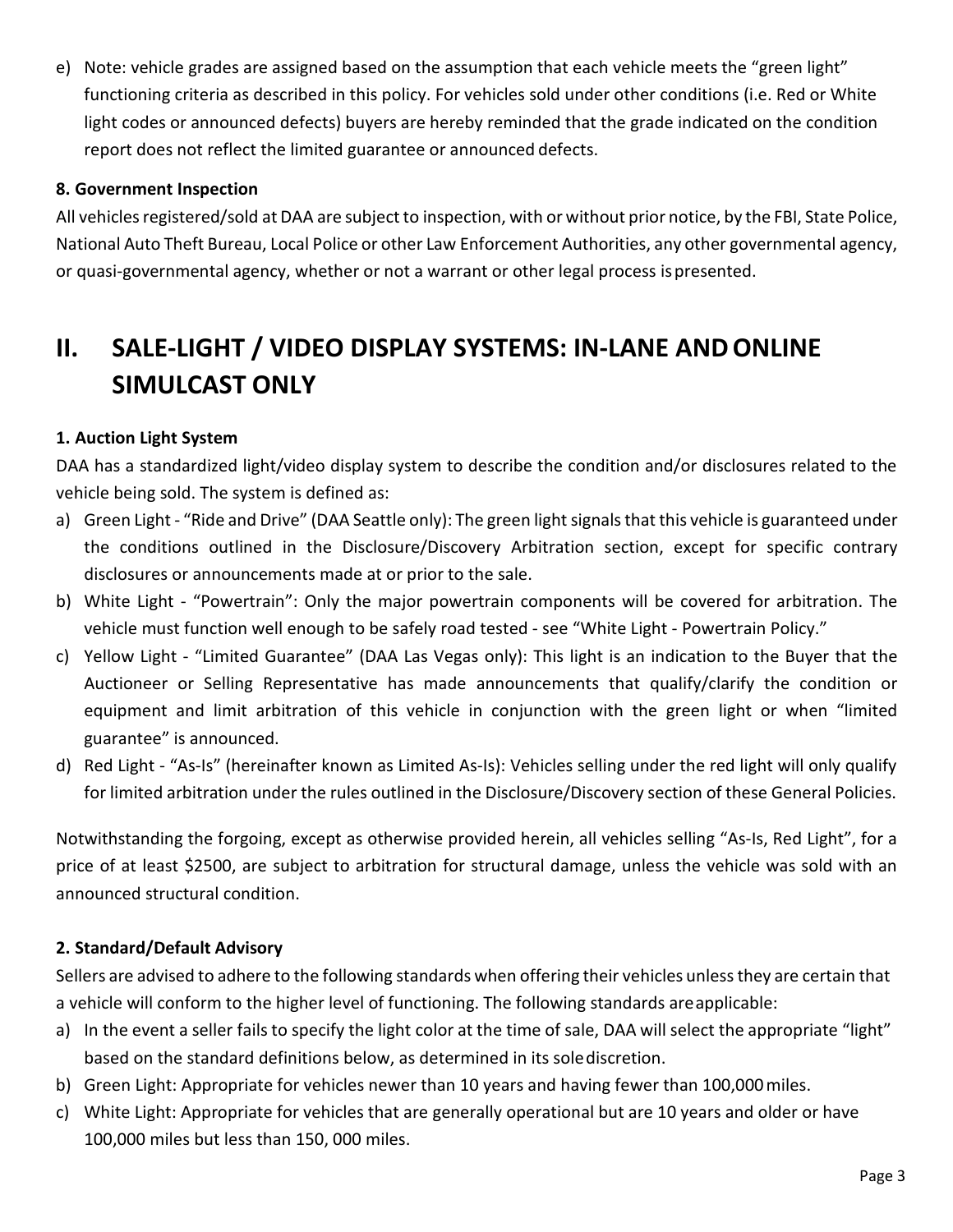d) As-Is Red Light: Appropriate for vehicles 10 years or older and have 150,000 miles ormore.

## **III. SELLER RESPONSIBILITIES**

All representations, warranties and other guaranties as stated by the Seller are those of the Seller only and not DAA.

- 1. Seller will be held responsible for the accuracy and completeness of all representations or descriptions. This includes handouts, catalogues, vehicle markings, condition information or vehicle listings and verbal or written statements made by Seller, Auction, Auctioneer or Selling Representative at the time of sale. The Seller understands that the sale light/video display is a binding arbitration representation of vehicle condition and is therefore responsible for ensuring that their vehicles sell under the correct light in the lane.
- 2. Following the Federal Odometer Disclosure Law effective January 1, 2021, mileage announcements are not required for vehicles that are 20 years or older starting with model year 2011 and/or are deemed exempt from Federal/State Odometer and Title disclosure laws unless a mileage discrepancy is known or apparent to the seller. The Seller may represent miles on exempt vehicles; any disclosures made by the Seller and all known odometer discrepancies are grounds for arbitration.
- 3. Title discrepancies must be announced including, but not limited to: not actual miles, salvage, theft recovery, stolen vehicle, flood damage, Lemon Law buybacks and trade assist.
- 4. If a vehicle is being offered for sale by a third party, an announcement of "3rd Party Seller" isrequired. Disclosure requirements and time limits are subject to local auction policy.
- 5. Announcements are required as stated in this policy, and additionally under WA state law or federal statutes or regulations. Announcements must be disclosed on the auction invoice/sale contract/bill of sale or equivalent document in a physical or online auction environment.
- 6. The announcement of the presence of warning lights does not exempt a Seller from arbitration responsibilities as defined by the policy. The issue/defect found to be the cause of the light may be arbitrated within the stated time period and dollar amount threshold according to the Arbitration Matrix.
- 7. The availability of a manufacturer's warranty shall not affect a Buyer's right to arbitrate a vehicle. Regardless of the warranty coverage in terms of the root cause of the complaint, an announcement may be required.
- 8. In the event of a successful arbitration by the Buyer, the Seller is responsible for reimbursement of all reasonable documented expenses incurred by the Buyer (excluding profit, commissions and detail charges) on vehicles arbitrated for undisclosed conditions. Reimbursements that qualify under these guidelines will be at the sole discretion of the Auction and will be limited to the reasonable and documented expenses at auction (wholesale) repair cost.
- 9. Seller will not be paid for vehicles in arbitration until arbitration is settled and vehicles are sold. For arbitrations occurring after the seller has been paid, seller is required to promptly return the payment to the auction if the transaction is voided as a result of Arbitration.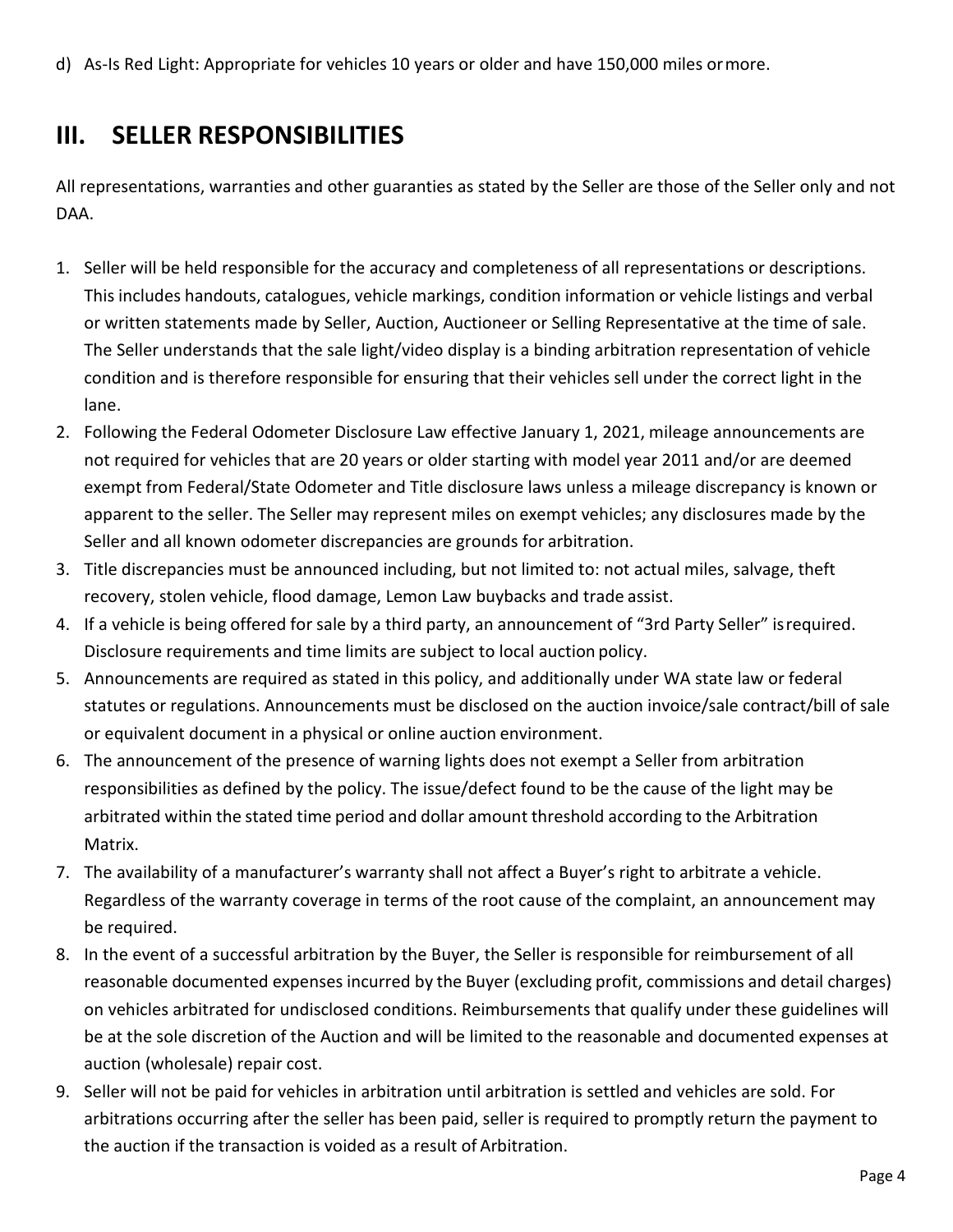## **IV. BUYER RESPONSIBILITIES**

- 1. Prior to placing bids, the Buyer isresponsible for inspecting the vehicle, listening to and reviewing any verbal or written announcements and disclosures made by the Seller, Auction, Auctioneer orselling representative. Buyers are also responsible for reviewing all pertinent information available online, including, but not limited to, announcements, disclosures, condition reports, pictures and online listings. Buyers are also responsible for observing and understanding the sale lights (Green, White, Red), which identify various sale conditions for the vehicle. Once the vehicle is sold, the Buyer should check the Auction sales receipt or appropriate document to confirm the vehicle price, disclosures and announcements are correct before legibly printing and signing their name or digitally/electronically signing the Auction sales receipt or appropriate document.
- 2. Buyers are advised to utilize the Buyer Protection Plan (Post-Sale Inspection/PSI) from the auction on all eligible vehicles purchased.
- 3. The auction will not arbitrate vehicles based on any unintentional errors or omissions of any promotional information related to the vehicle.
- 4. Buyer agrees to be liable for any and all work done to a vehicle (including a vehicle purchased as unavailable or absent) prior to returning the vehicle to Auction except on vehicles arbitrated for undisclosed conditions not detectable through vehicle inspection, including but not limited to, not actual miles, salvage, theft recovery, stolen vehicle, flood damage, Lemon Law buybacks and trade assist.
- 5. The Buyer is financially responsible for any pending sale and assumes all risk of loss until arbitration isfinal.
- 6. The Buyer or Buyer's agent (transporter or driver) must note any damage on the gate release prior to removing the vehicle from the Auction or facilitation service provider's location. Auction and/or facilitation service provider will not be responsible for any damage not identified on the gate release or the condition report once the vehicle is removed from the location.
- 7. Buyer purchases not picked up within 90 days are subject to storage fees and right to impound vehicle by Auction up to maximum dollar amount allowed by WA state or federal law.
- 8. The Buyer shall not surrender possession of the vehicle to any claimant, except as required by legal process, nor shall Buyer voluntarily pay or acknowledge the validity of any claim, without the prior approval of Auction. Time is of the essence. Any failure on the part of the Buyer, after becoming aware of said claim, to notify Auction of any claim in a timely manner or failure of the Buyer to cooperate in defending any such claim shall relieve Auction and seller of any liability under this policy.
- 9. A vehicle is not considered returned until received, inspected and approved for return by Auction management. Any vehicle returned must be in the same or better condition as when sold. Any vehicles delivered to and left on Auction premises without Auction approval remain the sole responsibility of the Buyer. Buyer assumes all risk of loss. Vehicle must be returned in a timely manner consistent with Auction direction.
- 10. There may be a charge for excessive mileage on a returned vehicle at the discretion of theAuction.
- 11. The Seller/Auction shall not be liable for any vehicle sale or repairs made by the Buyer before the title is received by the Buyer. If the title has been mailed from Auction to Buyer, Buyer may not return vehicle.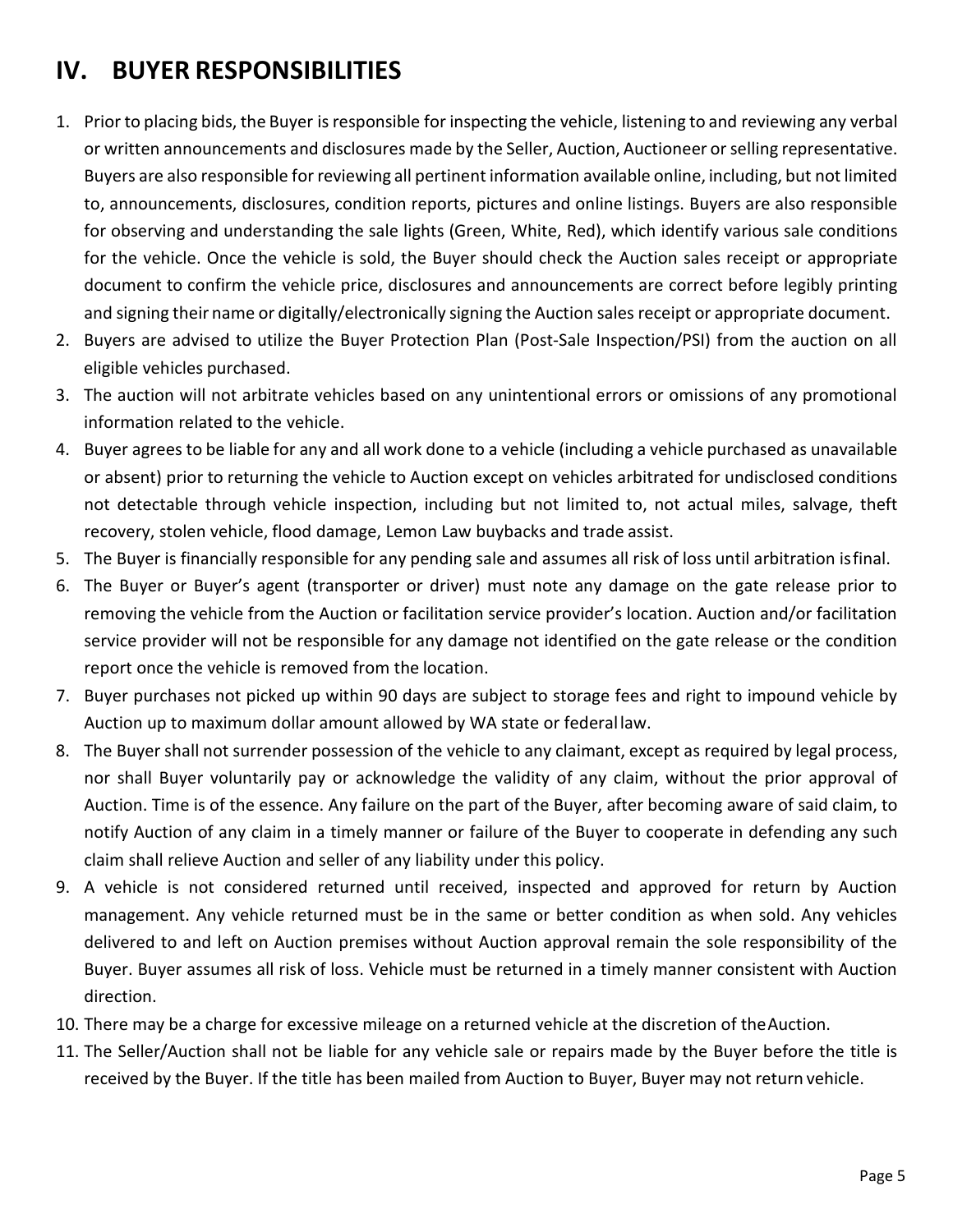## <span id="page-7-0"></span>**V. TITLE ARBITRATION POLICY**

## **1. Seller Title Responsibilities**

All titles submit by Seller must be in Seller's company name on title or on a properly executed reassignment form. The Seller unconditionally guarantees the titles of vehicles that are sold through DAA. This guarantee of the title warrants that the title shall be marketable and free and clear of all liens and encumbrances. "Encumbrances" shall be deemed to include any brand (such as "salvage") noted upon the current or any prior certificate of title, unless such encumbrances were disclosed and announced at the time the vehicle is sold through DAA and for a period of four (4) years from the date of sale. Seller's liability under this title guarantee shall never exceed the DAA sale price (the "maximum amount") of the vehicle, and this maximum amount shall be reduced by two percent (2%) per month following the sale date. All liability under this title guarantee shall expire and terminate 48 months after the DAA sale date. DAA will not be responsible for any expenses or other loss or damage incurred on or otherwise related to vehicles returned for late title.

## **2. Seller's Title Guarantee**

Seller warrants, represents and unconditionally guarantees possession and conveyance of a certificate of title, properly executed, valid in the state where the transaction is occurring, free and clear of all liens and encumbrances, and seller warrants and will defend such title against the rights, claims and demands of all persons whatsoever. Note: DAA does not require announcement of or arbitrate for unpaid California DMV fees.

#### **3. DAA Right to Remediate Clerical Error**

If the title problem is due to a clerical or coding error, or incomplete documentation, DAA shall be given reasonable time after receiving notice of any alleged title defect to have the error corrected.

#### **4. Buyer's Title Claim Notice to DAA**

Whenever any claim is made by any person against the title of a vehicle, whether by suit or otherwise, the Buyer, after becoming aware of said claim, shall immediately notify DAA. This involves giving the full detail and particulars of any claim, cooperating fully in defending any legal action, and in taking other steps to minimize or otherwise mitigate possible loss.

#### **5. Title Assignment**

Title must be reassigned or otherwise transferred directly to Buyer. No title assigned directly to DAA will be accepted.

#### **6. Payment After Title Receipt**

Seller will not be paid for vehicles until a transferable title is received.

#### **7. Non-Titled Vehicle Rules**

a) DAA accepts no responsibility for non-titled vehicles sold without title. Seller must disclose and announce the vehicle being sold with a bill of sale only and that there is no title totransfer.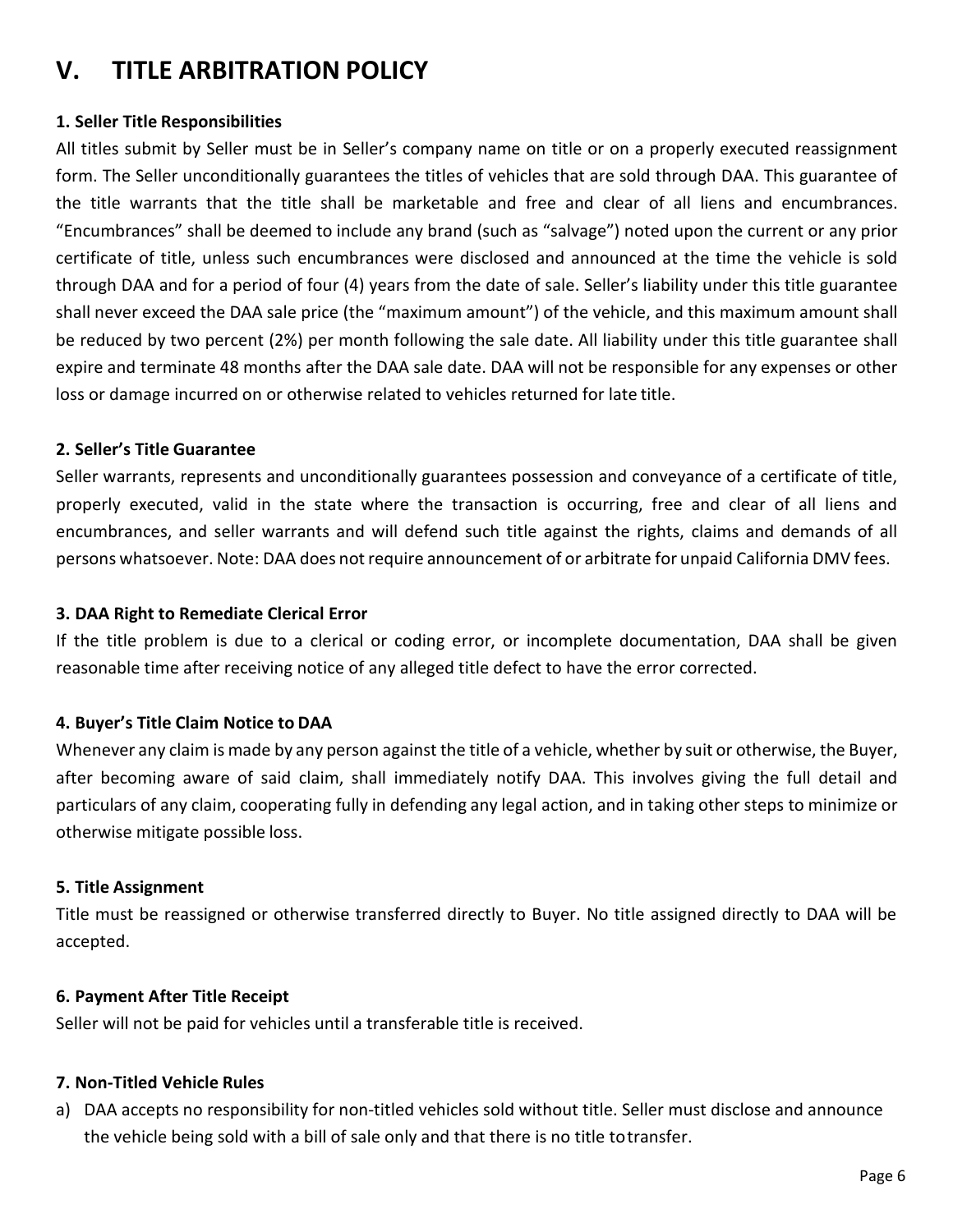b) All non-titled vehicles and equipment will be sold "As-Is".

## **8. Titles Not Permitted**

- a) Applications or other documents related to a duplicate title will not be accepted, unless announced as such or if allowed by the appropriate jurisdiction.
- b) Foreign titles, such as Canadian titles, are unacceptable.

## **9. Assignment Title Timeliness for Vehicles Sold Title Attached/Unavailable/Absent**

- a) Title Arbitration Policy: Seller has up to a maximum of 21 days (WA) or 30 days (NV) to present a title unless the sale was announced "Delayed Title" at the time of sale (sale day is day 1). After 21 days (WA) or 30 days (NV), it is the Buyer's option to return the vehicle. A 3-day notice is required. Buyer may give notice of intent to return vehicle on the 18th day (WA) or 27th day (NV). In the event "Delayed Title" is announced at the time of sale, the seller has up to a maximum of 45 days to present a title (sale day is day 1). After 45 days, it is the Buyer's option to return the vehicle. A 3-day notice is required. Buyer may give notice of intent to return vehicle on the 42<sup>nd</sup> day.
- b) Buyers are cautioned to not sell or make repairs to a purchased vehicle until title is received. In the event a vehicle is returned due to lack of title from the seller, Buyer is only entitled to the auction buy fees and reasonable transportation expenses to and from the Buyer's dealership to DAA, and shall have no right to recover any other loss or damage, including, without limitation, no right to recover any lost profit, interest accrual, or any damage asserted by a third party purchaser as a result of buyer's inability to delivertitle.
- c) Buyer Responsibilities: The Seller/DAA shall not be liable for any vehicle sale or repairs made by the Buyer before the title is received by the Buyer. If the title has been mailed from DAA to Buyer, Buyer may not return vehicle. Buyer is required to notify DAA in a timely manner consistent with DAA's policy before returning vehicles. If a valid negotiable title is presented within the DAApolicy notice period, the transaction will stand.
- d) If, after 90 calendar days, Seller has not produced negotiable title and Buyer has not returned the vehicle, this title guarantee shall not apply and DAA shall have no duty to produce the certificate of title to the Buyer and shall have no duty to pay Seller.

## **10. Applications for Duplicate Title**

Applications for duplicate title will not be accepted except as follows: (a) Washington Paperless Titles (Paperless/PPL) and Lost Title Applications (LTA) will be accepted and are subject to the following conditions: (i) Must be announced; (ii) Failure to announce a Lost Title Application or Washington Paperless Title may result in the sale being canceled or the Seller being charged for all costs associated with obtaining a free and clear title. Handling to be determined at the sole discretion of the Auction; and (b) Non-Washington dealers may purchase vehicles announced as "PPL", "Paperless Title" or "LTA." Buyer will be responsible for cost of obtaining a Washington title and Buyer may not arbitrate the vehicle forlate title. Oregon and Idaho dealers will be required to accept PPLs and LTAs based upon the then current Washington state title rules.

## **11. Title and Vehicle History – see Arbitration Matrix**

Seller must declare the following, whether or not the current title is branded: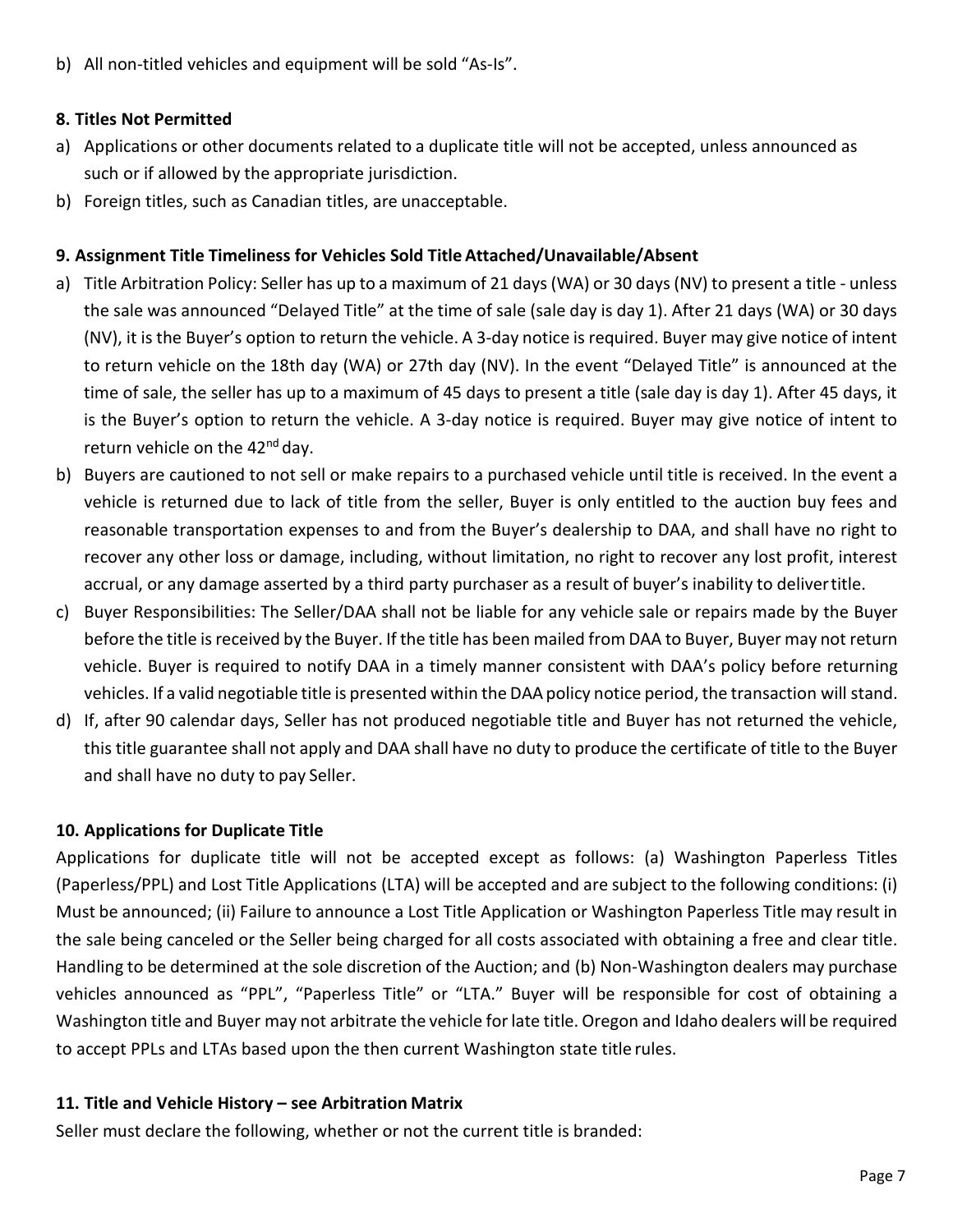- a) Branded Title: Any brands appearing on the title, or which will appear on the title. Applies to all vehicles, regardless of age and sale price.
- b) Salvage History: A total loss (as determined by NMVTIS), salvage, junked or prior salvagevehicle.
- c) Canadian Imports: Canadian vehicles that are ten (10) model years old and less. NOTE: to be eligible for consignment and sale, Canadian vehicles must have a U.S. title and meet U.S.standards.
- d) Police, Taxi, Government and/or Livery.
- e) Warranty Return: A vehicle that has been declared a warranty return (a Lemon Lawvehicle).
- f) Flood damage.

## **12. Auction Title Indemnity**

In regard to defect in title, and in any matter relating to odometer mileage, odometer statements, or damage disclosure statements: Seller and Buyer agree to indemnify and hold harmless DAA from and against any liability, loss costs, damage or expenses, including attorney fees which may arise either directly or indirectly from the sale and purchase of the consigned vehicle including but not limited to title servicesprovided.

## **13. Buyer Delivery Responsibility**

DAA will not be responsible for delivery of titles mailed, via regular U.S. First Class mail, from DAA and not received by the Buyer. Buyer has the choice of alternative delivery method, if desired, and will advise DAA of its choice and will pay DAA for such service. In the absence of such notice, DAA is authorized to mail the title to buyer via U.S. First Class mail.

## **14. Seller Additional Fees**

- a) Seller will be responsible for the buy fee plus reasonable transportation expenses to and from the Buyer's dealership to DAA on vehicles returned for "no title".
- b) Titles received after the maximum time allowed in this Title Policy may be subject to a late title fee. All expenses to obtain title will be charged to the Seller and shall be payable ondemand.

## <span id="page-9-0"></span>**VI. PREVIOUS CANADIAN AND/OR GREY MARKET VEHICLES**

A Canadian Import disclosure is required for any vehicle (regardless of manufacturing origin) having been registered in a Canadian province. Additional announcements may be required as well due to the use in Canada.

## **1. Eligible Vehicles**

Any vehicle not originally built to U.S. specifications can, under certain circumstances, be imported through a registered importer who modifies the vehicle to comply with U.S. equipment and safety regulations and then certifies it as compliant, and an independent commercial importer who modifies the vehicle to comply with U.S. emissions regulations and then certifies it as compliant. Only vehicles properly converted to U.S. specifications can be sold and must be announced as such.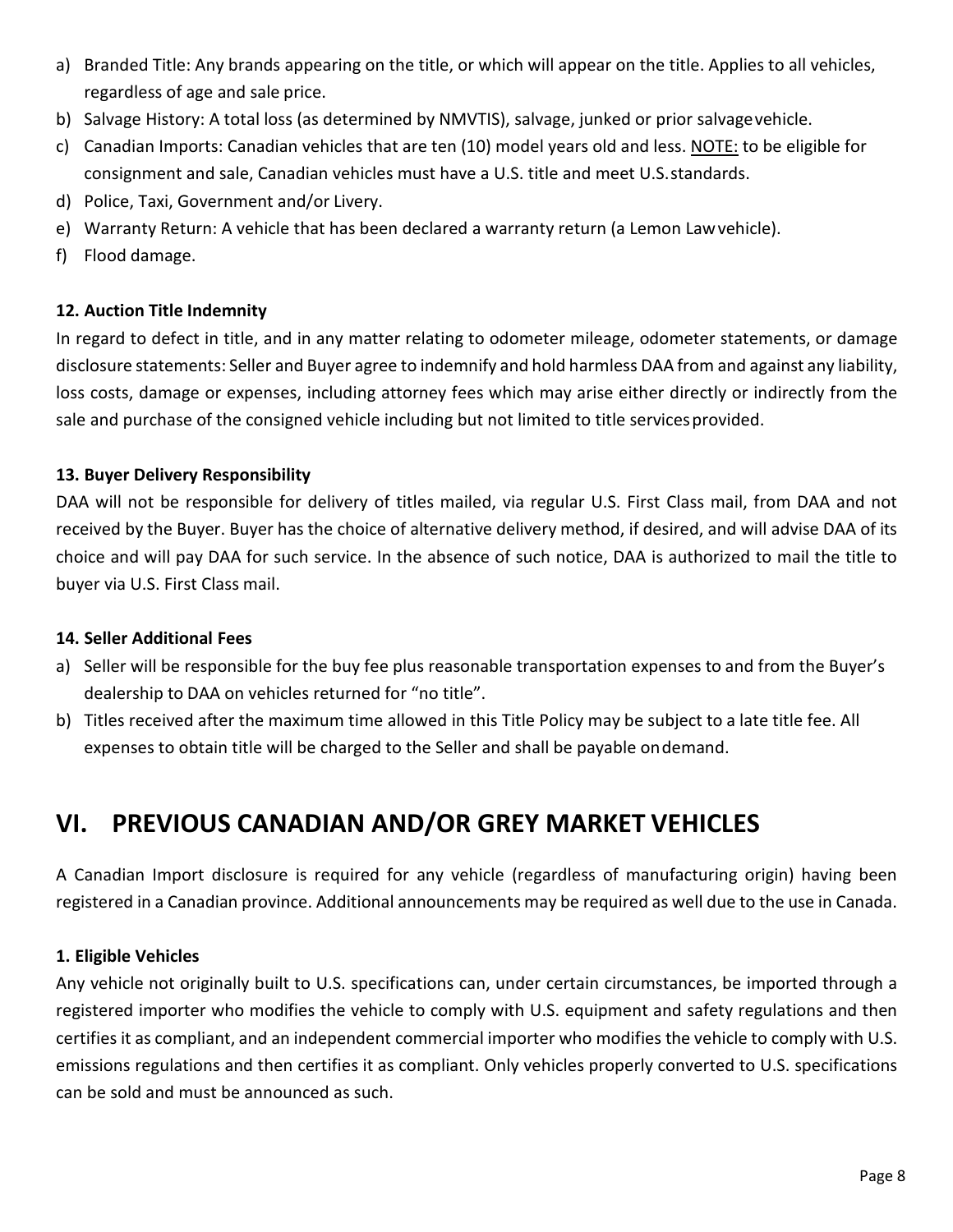## **2. Seller Responsibilities**

Seller must inform Auction that a vehicle has grey market history at time of registration and must disclose that to the buyer in writing as an announced condition on all documentation supporting the transaction.

## **3. Proper Conversion**

- a) If a vehicle was manufactured in Canada for the Canadian Market, the Manufacturer is required to obtain and affix a U.S. Safety Standard Certification Label to the vehicle.
- b) All vehicles imported must be imported through a Registered Importer. Registered Importers are required to post a bond with the U.S. Department of Transportation. All vehicles imported through a Registered Importer must have:
	- i. U.S. Safety Standard Certification label that identifies the Registered Importer
	- ii. Valid U.S. Title or Legal Foreign Title
	- iii. Meet ALL Federal NHTSA, D.O.T. and/or E.P.A. Mandated Guidelines
	- iv. Documentation must be provided
- c) All vehicles, whether imported by a Manufacturer or a Registered Importer, must show miles per hour on the speedometer and miles traveled on the odometer. Title 49, United States Code, Chapter 327, Section 32704, allows replacement odometers without a door frame sticker if the conversion from kilometers to miles can be done without changing the distance traveled by the vehicle; therefore, replacement of an odometer under these circumstances does not have to be announced by the Seller.

#### **4. Factory Warranty**

Vehicles announced as "Canadian Import" are subject to warranty limitations and denial. Buyers are advised to become familiar with warranty issues prior to purchase of "Canadian Import" vehicles. There will be no arbitration for denial of warranty coverage on any vehicle sold as "Canadian Import".

## <span id="page-10-0"></span>**VII. ARBITRATION GUIDELINES**

Vehicles that have any of the defects outlined the Arbitration Matrix that were not disclosed or announced at the time of sale must be reported to Auction within the time frame noted below in order to be eligible for arbitration. Vehicles must be returned to Auction in the same or better condition than when purchased.

## **1. Time Period**

Refer to the Arbitration Matrix for arbitration time periods. Sale day is Day 1. Arbitration shall end at the close of business as determined by each Auction on the last calendar day in the time period.

#### **2. Process**

Any single mechanical defect that has a repair cost of \$600 or more is subject to arbitration on vehicles sold under qualifying lights and lack of announcement per the Arbitration Matrix. Arbitration may be initiated by either the buyer or the auction inspection staff, but must be initiated within the timelines as described in the policy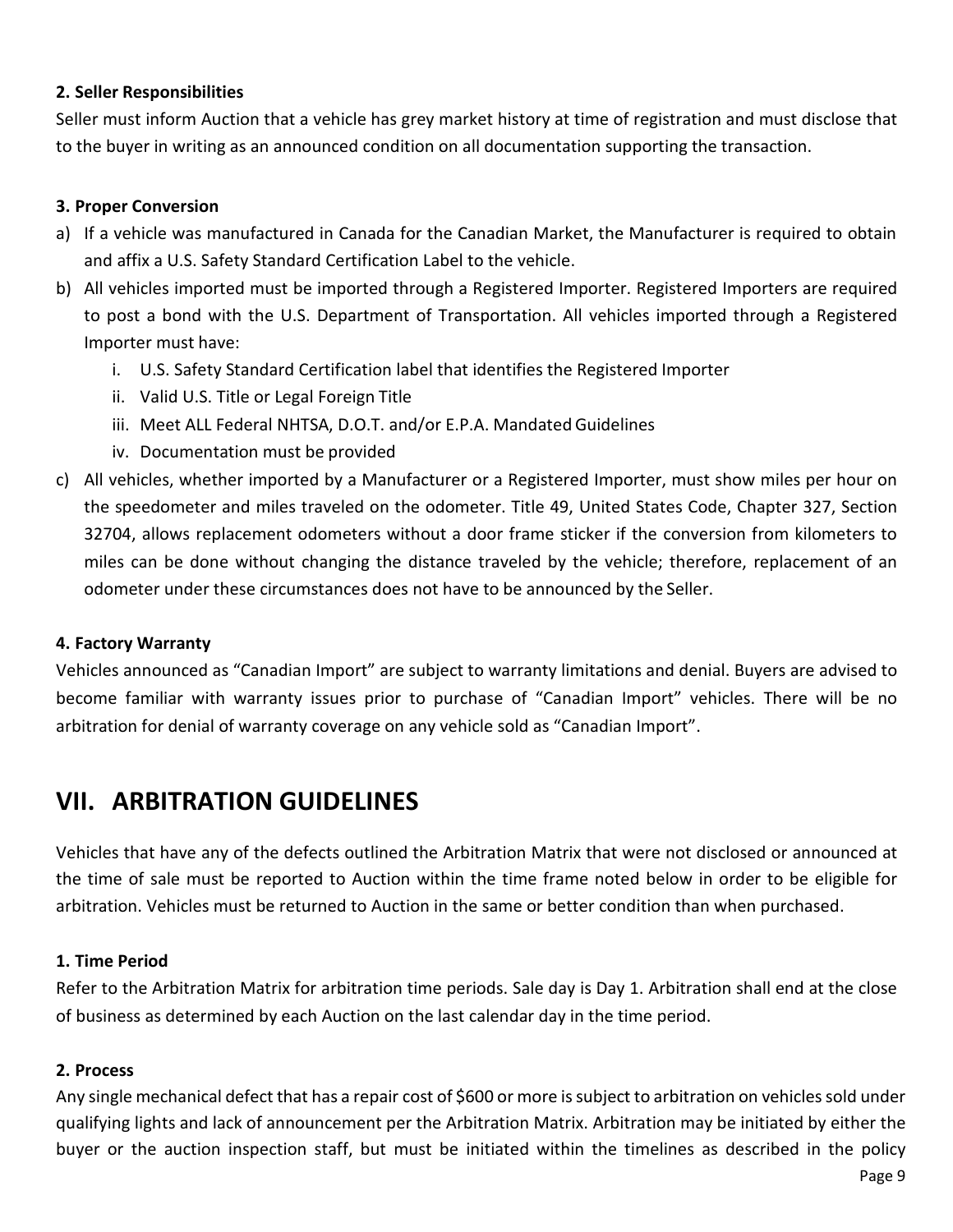document. Repair costs will be determined by the auction and will reflect the auction's best estimate of normal wholesale repair cost. If price adjustment is made and accepted, the deal will be deemed final and is not subject to any further arbitration for that class of arbitration (e.g. mechanical, structural or title/history). The auction management makes the binding decision upon both the Buyer and Seller on all arbitration matters.

## **3. Fees**

Auction reserves the right to assess an arbitration fee to the Buyer. If the arbitration is valid, Auction reserves the right to assess an arbitration fee to the Seller in addition to any charges associated with the arbitration.

## **4. Not subject to arbitration:**

- a) Vehicles exceeding 20 model years, with the exception of trailers, RVs, and watercraft, which cannot be arbitrated if they exceed 10 model years and if sold As-Is Red Light.
- b) Kit vehicles or homemade vehicles are sold "As-Is" and cannot be arbitrated for odometer, frame, warranty books, or model year.
- *c)* Noise and Inherent Conditions: No arbitration can be based on noises or conditions that are inherent or typical to a particular model or manufacturer, unless deemed "excessive" by the arbitrator on non-warranty items. OEM dealer warranty guidelines will be used where applicable to determine whether the condition is excessive. *(See Addendum Inherent Conditions)*
- d) Manual Transmissions: Vehicles with standard transmissions cannot be arbitrated for manual clutches unless the defect will not allow an adequate test drive.
- e) Auction will not arbitrate vehicles for wearable items (i.e. maintenance items, suspension) and accessory equipment not listed as covered in Arbitration Matrix or as deemed by Auction (i.e. radiator, water pumps, torn CV boots) unless unable to complete proper drive for post-saleinspection.
- f) Unsafe vehicles: Auction reserves the right to reject any vehicle that management judges to be unsafe.
- g) Auction is not bound by vehicle grades or other types of scoring systems placed upon the vehicle. Buyers may only arbitrate a vehicle based upon damage or defects that were present at the time of the sale of the vehicle.
- h) Vehicle modifications (e.g. suspension raised or lowered, aftermarket supercharger, etc.) must be announced on Green Light or White Light vehicles however, the method used for the modification will not be arbitrated. Buyers are advised to become familiar with any modifications prior to purchase. Buyers are hereby additionally advised that vehicles modified from the original design are inherently unreliable and subject to premature component wear and / or failure. Modified vehicles are subject to limitations for arbitration and BPP coverage at the sole discretion of the auction.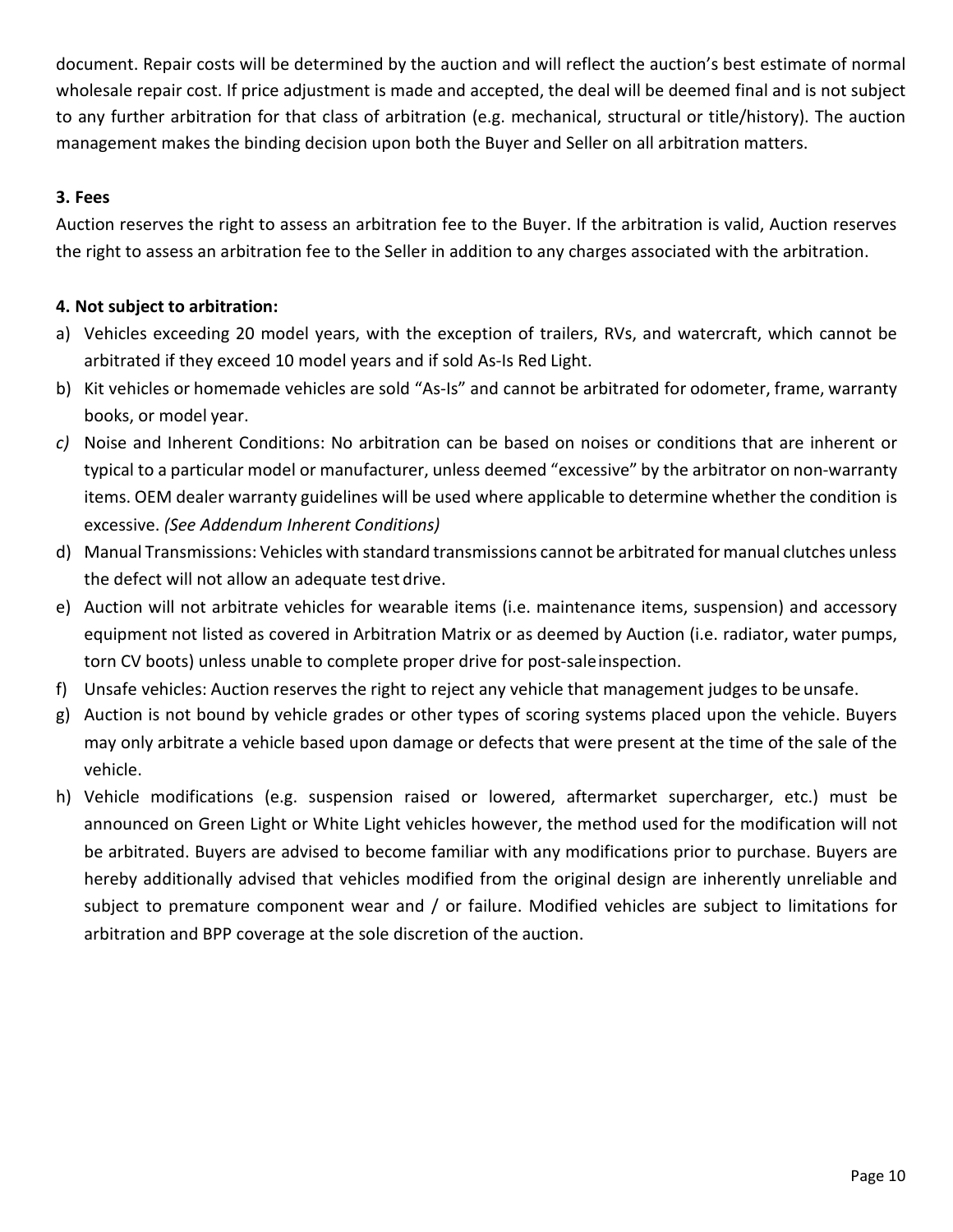|                                                                                                                                           | <b>Disclosure/Announcement Required</b> |                          |                       | <b>Arbitration Time Periods</b>                               |                                                       |                               |
|-------------------------------------------------------------------------------------------------------------------------------------------|-----------------------------------------|--------------------------|-----------------------|---------------------------------------------------------------|-------------------------------------------------------|-------------------------------|
| <b>NAAA Seller Disclosure/Announcement Requirements</b>                                                                                   | <b>Green Light Only</b>                 | <b>White Light Only</b>  | <b>Red Light Only</b> | <b>Green Light Only</b>                                       | <b>White Light Only</b>                               | <b>Red Light Only</b>         |
|                                                                                                                                           | <b>Ride &amp; Drive</b>                 | <b>Limited Guarantee</b> | <b>Limited As-Is</b>  | <b>Ride &amp; Drive</b>                                       | <b>Limited Guarantee</b>                              | <b>Limited As-Is</b>          |
| <b>Major Components</b>                                                                                                                   |                                         |                          |                       |                                                               |                                                       |                               |
| <b>Sludged Engine</b>                                                                                                                     | YES                                     | YES                      | N <sub>0</sub>        | B or C                                                        | B or C                                                | N/A                           |
| <b>Missing Airbag</b>                                                                                                                     | YES                                     | YES                      | YES                   | B or C                                                        | B or C                                                | N/A                           |
| Engine Problem <sup>*</sup>                                                                                                               | YES                                     | YES A                    | N <sub>0</sub>        | A or C                                                        | A or C                                                | N/A                           |
| <b>Transmission Problem</b>                                                                                                               | YES                                     | YES A                    | N <sub>0</sub>        | A or C                                                        | A or C                                                | N/A                           |
| Cracked or Repaired Block / Transmission / Transfer Case / Differentials                                                                  | YES                                     | YES                      | N <sub>0</sub>        | B or C                                                        | B or C                                                | N/A                           |
| 4X4 System / Running Gear Problem *                                                                                                       | YES                                     | YES A                    | N <sub>0</sub>        | A or C                                                        | A or C                                                | N/A                           |
| ABS Problem*                                                                                                                              | YES                                     | NO                       | N <sub>0</sub>        | A or C                                                        | N/A                                                   | N/A                           |
| <b>HVAC Problem</b>                                                                                                                       | YES                                     | NO                       | N <sub>0</sub>        | A or C                                                        | N/A                                                   | N/A                           |
| Power Steering Problem (Hydraulic and Electrical System Components)                                                                       | YES                                     | N <sub>0</sub>           | N <sub>0</sub>        | A or C                                                        | N/A                                                   | N/A                           |
| Emission Control Equipment Missing or Inoperable / Performance Modifications *                                                            | YES                                     | YES A                    | N <sub>0</sub>        | A or C                                                        | N/A                                                   | N/A                           |
| 4X2 Vehicles Modified to Resemble 4X4                                                                                                     | YES                                     | YES                      | YES                   | A or C                                                        | N/A                                                   | N/A                           |
| SRS (Safety Restraint System, Airbag Light)                                                                                               | YES                                     | NO                       | N <sub>0</sub>        | Aor C                                                         | N/A                                                   | N/A                           |
| Hybrid or Electric Vehicle Battery Problems and/or Missing or Inoperable Battery Charger *                                                | YES                                     | YES A                    | N <sub>0</sub>        | A or C                                                        | A or C                                                | N/A                           |
| <b>Vehicle History Issues</b>                                                                                                             |                                         |                          |                       |                                                               |                                                       |                               |
| Structural Damage/Certified Structural Repair or Replacement/Structural Alteration Per NAAA Structural Damage Policy                      | YES                                     | YES                      | YES ***               | B or C                                                        | B or C                                                | B or C                        |
| Not Actual Miles/Inoperable Odometer                                                                                                      | YES                                     | YES                      | YES                   | B or C                                                        | B or C                                                | B or C                        |
| Total Loss and/or Salvage Retention (By Insurance Records) **                                                                             | YES                                     | YES                      | YES                   | B or C                                                        | B or C                                                | B or C                        |
| Theft Recovery/Stolen Vehicles (Including History) **                                                                                     | YES                                     | YES                      | YES                   | 30 Days                                                       | 30 Days                                               | 30 Days                       |
| Bonded, Insurance and/or Salvage Titles (Including History) **                                                                            | YES                                     | YES                      | YES                   | B or C                                                        | B or C                                                | B or C                        |
| Flood Damage (By Auction Inspection) **                                                                                                   | YES                                     | YES                      | YES                   | 30 Days from Sale Date                                        | 30 Days from Sale Date                                | 30 Days from Sale Date        |
| Lemon Law/Manufacturer's Buvback **                                                                                                       | YES                                     | YES                      | YES                   | B or C                                                        | B or C                                                | B or C                        |
| State-Issued VIN Plates (Including Kit Vehicles) Less Than 20 Years Old                                                                   | YES                                     | YES                      | YES                   | B or C                                                        | B or C                                                | B or C                        |
| All Taxis and Livery Requiring Local or State Licenses and Law Enforcement Vehicles                                                       | YES                                     | NO                       | N <sub>0</sub>        | B or C                                                        | N/A                                                   | N/A                           |
| Previous Canadian Vehicles (Current Model Year and Up to 10 Model Years Old) Unless State or Local Law Supersedes                         | YES                                     | YES                      | YES                   | B or C                                                        | B or C                                                | B or C                        |
| Grey Market Vehicles **                                                                                                                   | YES                                     | YES                      | YES                   | B or C                                                        | B or C                                                | B or C                        |
| Vehicles Being Sold with No Title (Bill of Sale Only)                                                                                     | YES                                     | YES                      | YES                   | B or C                                                        | B or C                                                | B or C                        |
| <b>Voided Factory Warranty</b>                                                                                                            | YES                                     | YES                      | N <sub>0</sub>        | 30 Days                                                       | 30 Days                                               | N/A                           |
| <b>Fuel Conversion</b>                                                                                                                    | YES                                     | YES                      | N <sub>0</sub>        | B or C                                                        | B or C                                                | N/A                           |
| Non-Original Engine (Excludes Items Replaced Under Manufacturer's Warranty) Current Model Year and Up to 4 Model Years Old                | YES                                     | YES                      | N <sub>0</sub>        | B or C                                                        | B or C                                                | N/A                           |
| Logo or Decal Misrepresentation                                                                                                           | YES                                     | YES                      | YES                   | B or C                                                        | B or C                                                | B or C                        |
| <b>Biohazard Vehicles (Existina or Cleaned)</b>                                                                                           | YES                                     | YES                      | YES                   | A or C                                                        | A or C                                                | A or C                        |
| Flood Damage History (Discovered by DMV and/or Insurance Company Records) **                                                              | YES                                     | YES                      | YES                   | 120 Days                                                      | 120 Days                                              | 120 Days                      |
| <b>Other Issues</b>                                                                                                                       |                                         |                          |                       |                                                               |                                                       |                               |
| Vehicle Accessory Electrical Problems * (Current Model Year and Up to 4 Model Years Old) - See Addendum                                   | YES                                     | NO                       | N <sub>0</sub>        | A or C                                                        | N/A                                                   | N/A                           |
| Paintwork (3 Panels or More) on Current Model Year and Newer (Excludes Bumpers)                                                           | YES                                     | NO                       | N <sub>0</sub>        | A or C                                                        | N/A                                                   | N/A                           |
| Vehicles Being Sold With a Government Release for Title (ie: 27A, SF-97-1, and etc), CO, MSO or Repo Affidavit Title (If Required By Law) | YES                                     | YES                      | YES                   | 7 Days After Receipt of Title                                 | 7 Days After Receipt of Title                         | 7 Days After Receipt of Title |
| Pending State or Local DMV Fees or Taxes Over \$100 Due On Vehicle (If Required By Law)                                                   | YES                                     | YES                      | YES                   | 7 Days After Receipt of Title                                 | 7 Days After Receipt of Title                         | 7 Days After Receipt of Title |
| Any Disclosure Required By Law                                                                                                            | YES                                     | YES                      | YES                   | 7 Days After Receipt of Title   7 Days After Receipt of Title |                                                       | 7 Days After Receipt of Title |
| Concealed Damage $>$ \$600 at sole discretion of the auction                                                                              | YES                                     | YES                      | N <sub>0</sub>        |                                                               | 7 Days or 2 Days After Receipt; Not to Exceed 14 Days | N/A                           |

#### **Time Period vs. Sale Channel Breakdown**

"A"Inlane - Sale DayOnly "B"Inlane - 7 Calendar DaysOnly "C" Online - 2 calendar days within verified receipt of the vehicle from the seller and/or auction not to exceed 10 calendar days from original sale date

\* Must disclose defects that are singularly \$600 or more to repair or replace.

\*\* These transactions may be subject to arbitration regardless of the stated time limits. Arbitration claims initiated after the stated time period will be addressed via the depreciation formula described in "Title Arbitra

\*\*\*Mustsellfor\$2,500ormore **∆** Refer to White LightAddendum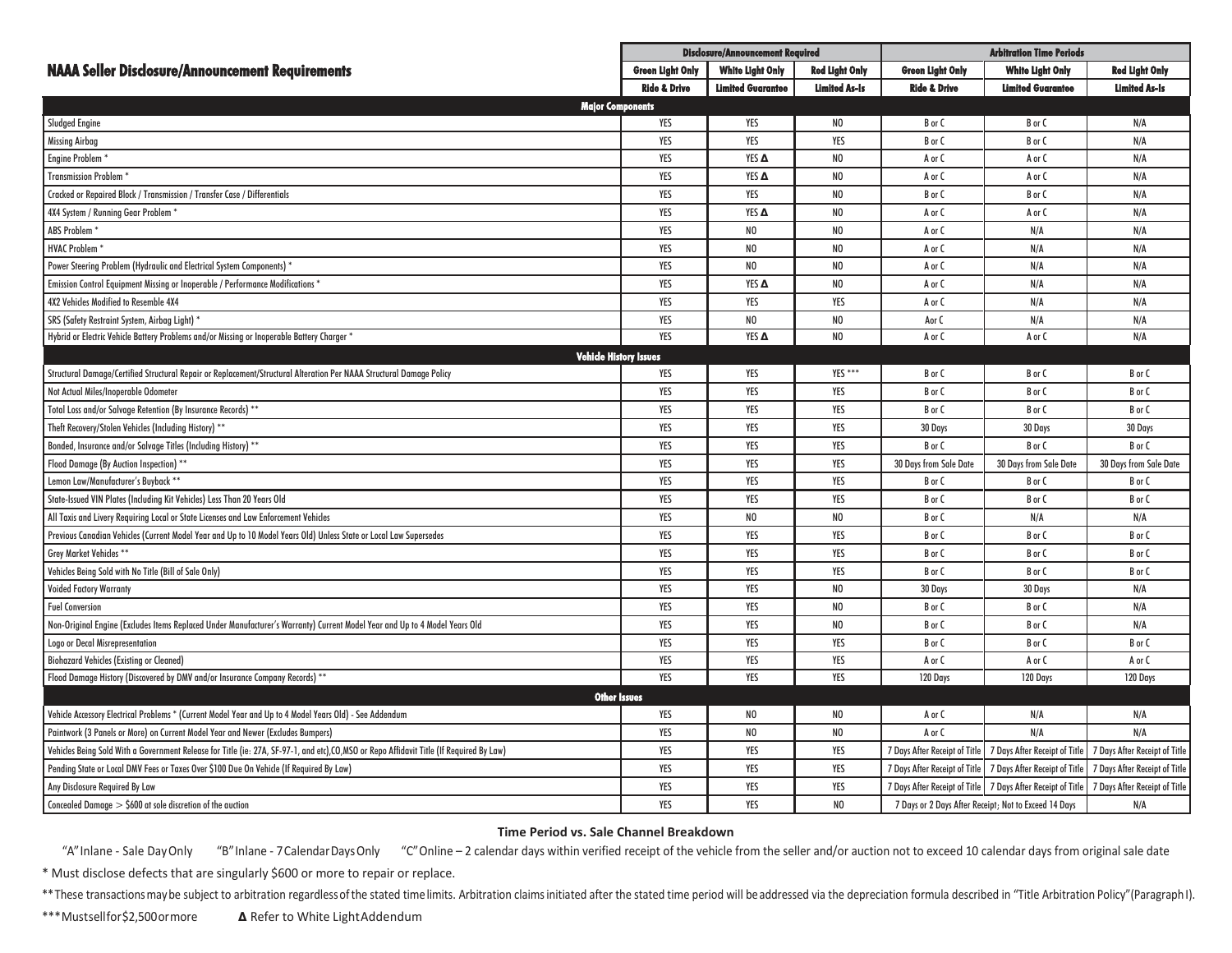## <span id="page-13-0"></span>**IX. STRUCTURAL DAMAGE, ALTERATION OR CERTIFIED STRUCTURAL REPAIR OR REPLACEMENT POLICY**

The purpose of the NAAA Structural Damage Policy is to define and clarify terminology associated with structural damage and to specify the disclosure requirements of the seller for vehicles offered at NAAA affiliated auctions. The policy is intended to provide adequate disclosure to the buyer for informed purchase decisions and to limit arbitrations for the seller. This policy, along with the main Arbitration Policy will serve as the primary criteria for all arbitration proceedings.

## **1. Definitions**

- a) **Vehicle Structure**-The main loadbearing platform of a vehicle that gives strength, stability and design exclusivity and to which all other components of the vehicle are fastened. For purposes of this policy, there are three macro types:
	- i. **Unibody**  A type of structure whereby the floor, roof, panels, etc. are bonded together into one unit, thereby eliminating the need for a separate conventional frame. Unibody structures are typically shorter, sturdy and have thinner wall thickness.
	- ii. Unibody on Frame A type of structure whereby a unitized structure is bolted to a conventional frame.
	- iii. **Conventional Frame**  A type of structure consisting of two symmetrical rails (beams) connected by cross-members.
- b) **UVMS**  Used Vehicle Measurement Standard. The commercially acceptable measurement deviation from the vehicle's original structural specification in order for any deviation not to be considered structural damage.

## **2. Recommended Disclosures**

- a) **Structural Damage**  Damage to the structure or a specific structural component of the vehicle. Often referred to as frame damage, although it also applies to Unibody and Unibody on Frame structures in addition to Conventional Frame.
- b) **Certified Structural Repairs/Replacement**  Repairs to a specifically identified structural component of a vehicle that has been certified to be within the Used Vehicle Measurement Standard (UVMS).

## **3. Seller Disclosure Requirements**

Sellers must disclose structural damage, alterations, repairs or replacements (certified or non-certified) as outlined in this policy prior to selling a vehicle at auction regardless of sales channel or light condition (except As-Is RED light where meets minimum sale price, see main Arbitration policy for light definitions). Disclosures are required for the following:

- a) Any/all existing permanent (*nonrepairable* aka kinked or broken) structural damage as defined in this policy.
- b) Improper and/or substandard prior repairs (not meeting OEM repair guidelines).
- c) Repairs not certified to be within the UVMS Improper alterations to the structure Lengthened or Shortened structure.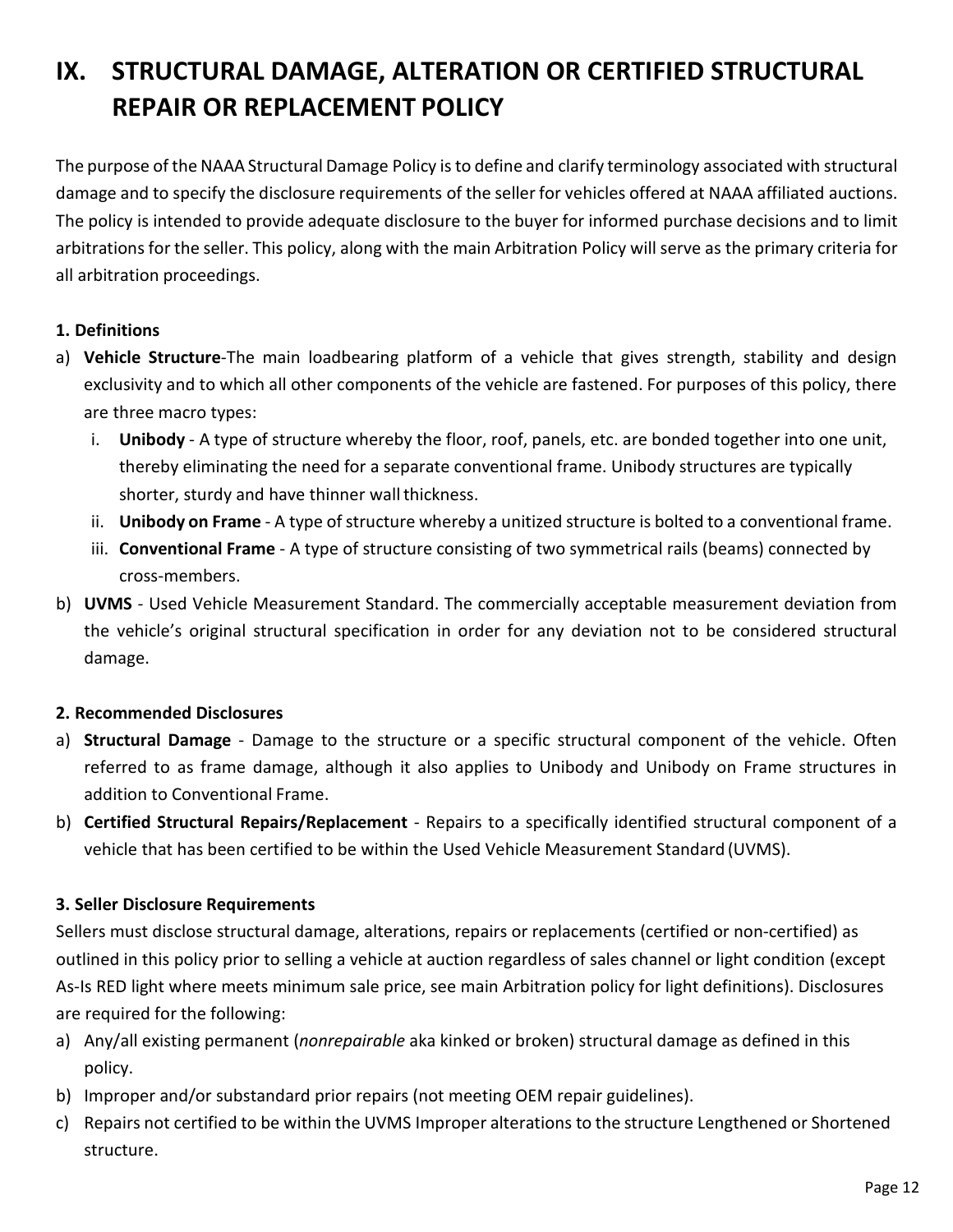- d) Altered suspension that requires the structure to be modified from its OEM form. This requirement is not applicable for vehicles that are obviously raised or lowered. The method used for altering the suspension will not be arbitrated unless the auction in its sole discretion determines that the vehicle is unsafe to operate.
- e) After-market accessories installed or removed to the structure.
- f) Towing packages installed (or removed) where new holes are drilled, OEM holes are enlarged, or if the towing package is welded or brazed to the structure or are not visible on ¾ and 1-ton vehicles. Any ½ ton vehicles are required to be disclosed regardless.
- g) Multiple access holes (regardless of size) or singular access holes greater than 5/8". Access holes between 1/4" and 5/8" are subject to disclosure based upon location and condition of structuralcomponent.
- h) Corrosion of structural components determined by one or more of the following; when the substrate loses its shape, the original bonds near the affected area are loose or no longer in existence, the original thickness of the substrate has been reduced by more than 25%, the affected area can longer possess its absorption or deflection properties or at Auction discretion.
- i) Structural tear damage (i.e. transport tie down) if more than 1" in length (measured from tear start/stop points).
- j) Damage due to improper jacking or lifting that permanently deforms structural components outlined in this policy.
- k) Damage due to contact with parking abutments and/or road debris that permanently deforms structural components outlined in this policy.
- l) Roof bows/braces that have been modified, have existing damage or removed. A replaced roof skin is not a required disclosure in terms of the Structural Damage Policy.
- m) The C pillar/quarter or Cab panel may or may not be a structural component(s) as per the vehicle manufacturer.

## **4. Arbitration Rules for Structural Damage**

- a) A vehicle may be arbitrated if it has undisclosed existing damage or repairs, which should have been disclosed under this policy, even though the vehicle is within the UVMS. If structural damage is properly disclosed, the vehicle may only be arbitrated for improper repair of the designated area, existing damage or repairs to other areas of the vehicle not disclosed, or for failure to be within theUVMS.
- b) In the event that structural alteration is disclosed on a vehicle, the vehicle may only be arbitrated for damage or repairs to structural components other than those disclosed or in the event of improper alteration.
- c) Damaged or replaced core supports or rear body panels do not require a structural disclosure under this policy.
- d) Damage to the aprons, rail floor pan assembly, inner wheelhouse (upper or lower), D pillar (if equipped) or other ancillary structural components on a unitized structure in the area where the radiator core support or rear body panel attaches will require a disclosure if permanent damage exists.
- e) Brazed exhaust hangers are not a required disclosure under this policy.
- f) Facilitating auction will, at its discretion, have a vehicle measured according to the UVMS at a facility of its choice. Prior to sending the vehicle for measurement, the auction reserves the right to complete a visual verification of the physical condition of the vehicle to determine that it should be measured. If the measuring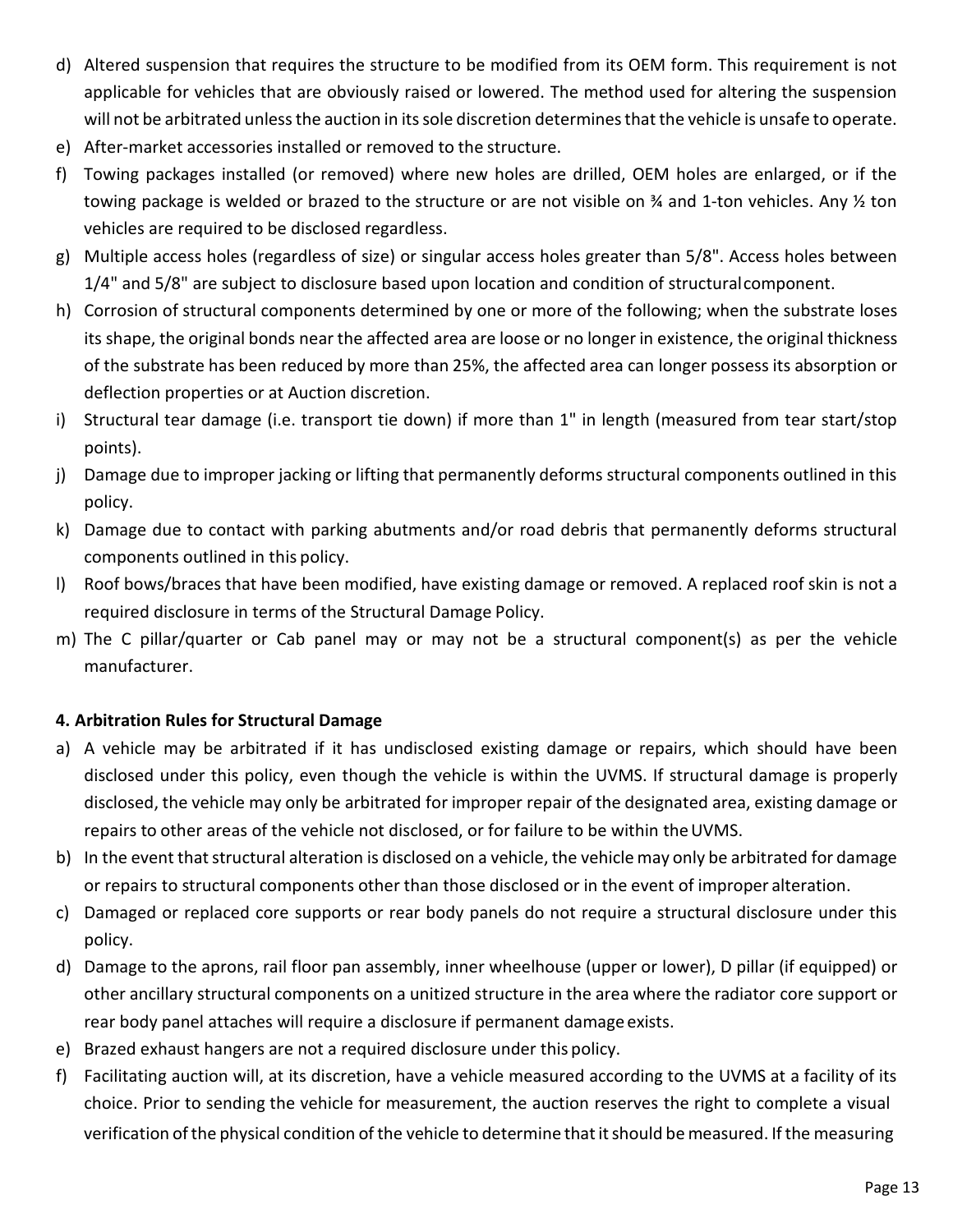facility determines that the vehicle is within the UVMS, the buyer of the vehicle will be responsible for the charges paid to the facility. Likewise, if the measuring facility determines that the vehicle is not within the UVMS, the seller will be responsible for the charges paid to the facility.

- g) Visual evidence supersedes any/all mechanical or electronic measurements.
- h) For measurements according to the UVMS, the following guidelines will apply:
	- i. The vehicle structure must measure to a total tolerance of no more than +/- 8 millimeters (mm) of published specification of length, width and height at control pointsthat capture the front (2), center (4) and rear (2) sections of the vehicle.
	- ii. Symmetrically (comparative measure from side to side and point to point based on point measurement), the length, width and height must measure to a difference of no more than 6 mm. Upper body measurements (tram gauge) by themselves will not beadequate.
- i) Buyer must arbitrate any/all structural misrepresentations as outlined in this policy within published timelines (outlined in the main Arbitration Policy Guidelines) from date of purchase (purchase day counts as Day One).
- j) The buyer must contact and follow the arbitration process of the auction where the vehicle was purchased including the auction's direction for return of the vehicle and the timeframe allowed for the vehicle to be returned.
- k) In the event of improperly disclosed structural damage by the seller, the buyer will be entitled to reimbursement in accordance with the main Arbitration Policy.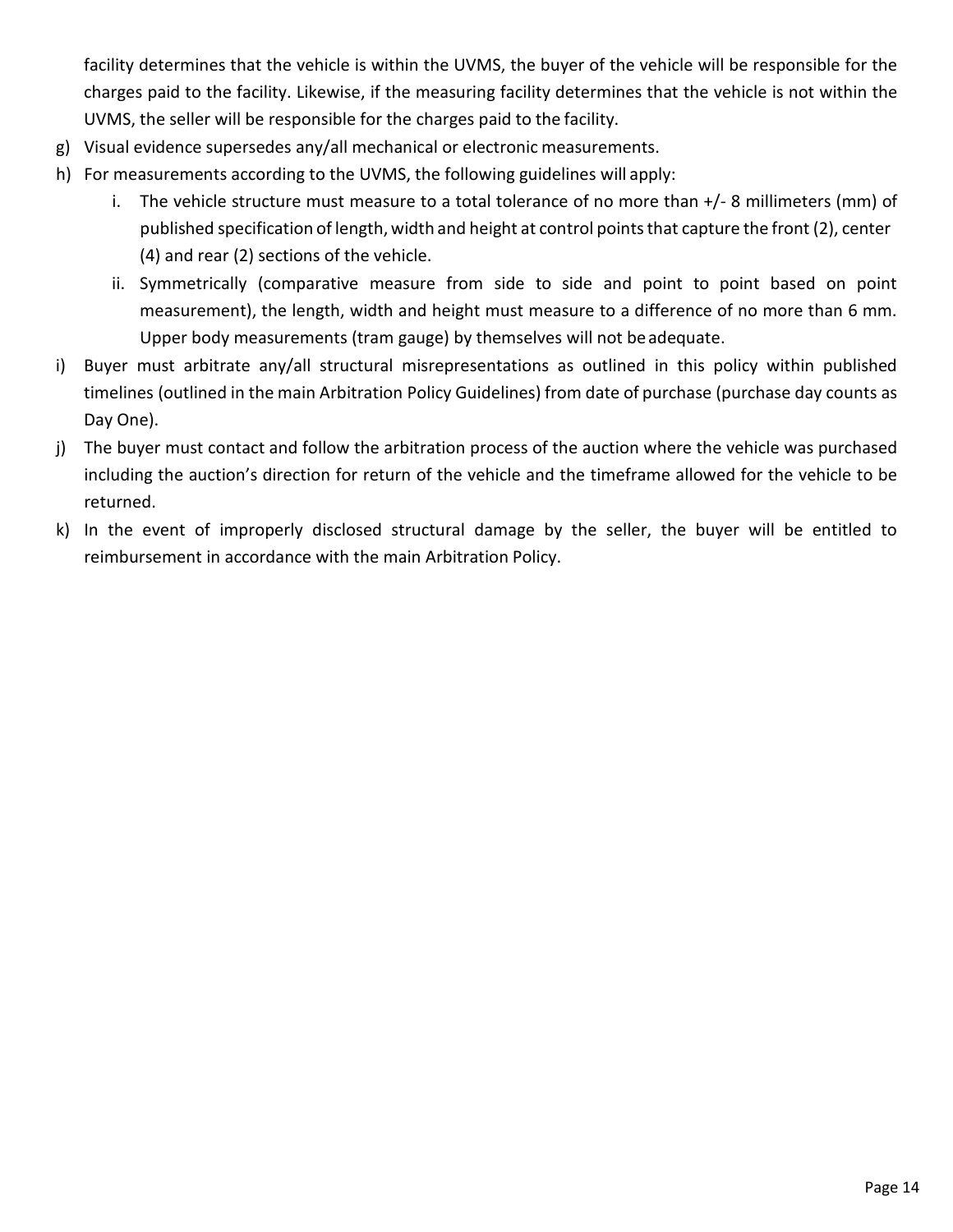|     |                                                                                                                                | <b>Structural Damage Disclosure Requirement</b>                                             |                                                                    |                           |  |  |
|-----|--------------------------------------------------------------------------------------------------------------------------------|---------------------------------------------------------------------------------------------|--------------------------------------------------------------------|---------------------------|--|--|
|     | <b>Structural Component</b>                                                                                                    | Unibody                                                                                     | Unibody on Conventional Frame                                      | <b>Conventional Frame</b> |  |  |
| 1.  | Frame Rails (including Front, Center & Rear Rails)                                                                             |                                                                                             | Existing Permanent Damage, Removed, Modified, Repaired or Replaced |                           |  |  |
| 2.  | Spring Pod, Torque Box or Stablilizer Mount                                                                                    | N/A                                                                                         | Existing Permanent Damage, Removed, Modified, Repaired or Replaced |                           |  |  |
| 3.  | Cross Members (Except Bolt-On)                                                                                                 |                                                                                             | Existing Permanent Damage, Removed, Modified, Repaired or Replaced |                           |  |  |
| 4.  | <b>Apron Assembly</b>                                                                                                          | Existing Permanent Damage, Removed, Modified, Repaired or Replaced<br>N/A                   |                                                                    |                           |  |  |
| 5.  | <b>Strut Tower Assembly</b>                                                                                                    | Existing Permanent Damage, Removed, Modified, Repaired or Replaced<br>N/A                   |                                                                    |                           |  |  |
| 6.  | <b>Cowl Panel/Firewall</b>                                                                                                     | Existing Permanent Damage, Removed, Modified, Repaired or Replaced<br>N/A                   |                                                                    |                           |  |  |
| 7.  | Support Pillars (Includes A, B, C*, D)                                                                                         | Existing Permanent Damage, Removed, Modified, Repaired or Replaced                          |                                                                    |                           |  |  |
| 8.  | <b>Roof Braces/Bows</b>                                                                                                        | Existing Permanent Damage, Removed, Modified, Repaired or Replaced                          |                                                                    |                           |  |  |
| 9.  | Rocker Panel (Outer)                                                                                                           | N/A<br><b>Replacement Only</b>                                                              |                                                                    |                           |  |  |
| 10. | Rocker Panel (Inner)                                                                                                           | Existing Permanent Damage, Removed, Modified, Repaired or Replaced<br>N/A                   |                                                                    |                           |  |  |
| 11  | <b>Floor/Trunk Panels</b>                                                                                                      | Tears 1" or More, Existing Damage, Removed, Modified,<br>N/A<br>Repaired or Replaced Panels |                                                                    |                           |  |  |
| 12. | <b>Quarter* or Cab* Panel</b>                                                                                                  | N/A<br><b>Replacement Only</b>                                                              |                                                                    |                           |  |  |
| 13. | <b>Inner Quarter Panel Assembly</b><br>(Includes Inner Wheelhouse Panel, Rear Strut)<br>Tower, and Wheelhouse Extension Lower) |                                                                                             | Existing Permanent Damage, Removed, Modified, Repaired or Replaced | N/A                       |  |  |
|     | * Only Applies to Components Deemed Structural Per the Vehicles Manufacturer                                                   |                                                                                             |                                                                    |                           |  |  |



#### TYPICAL UNIBODY ON CONVENTIONAL FRAME STRUCTURE





#### **TYPICAL CONVENTIONAL PERIMETER STRUCTURE**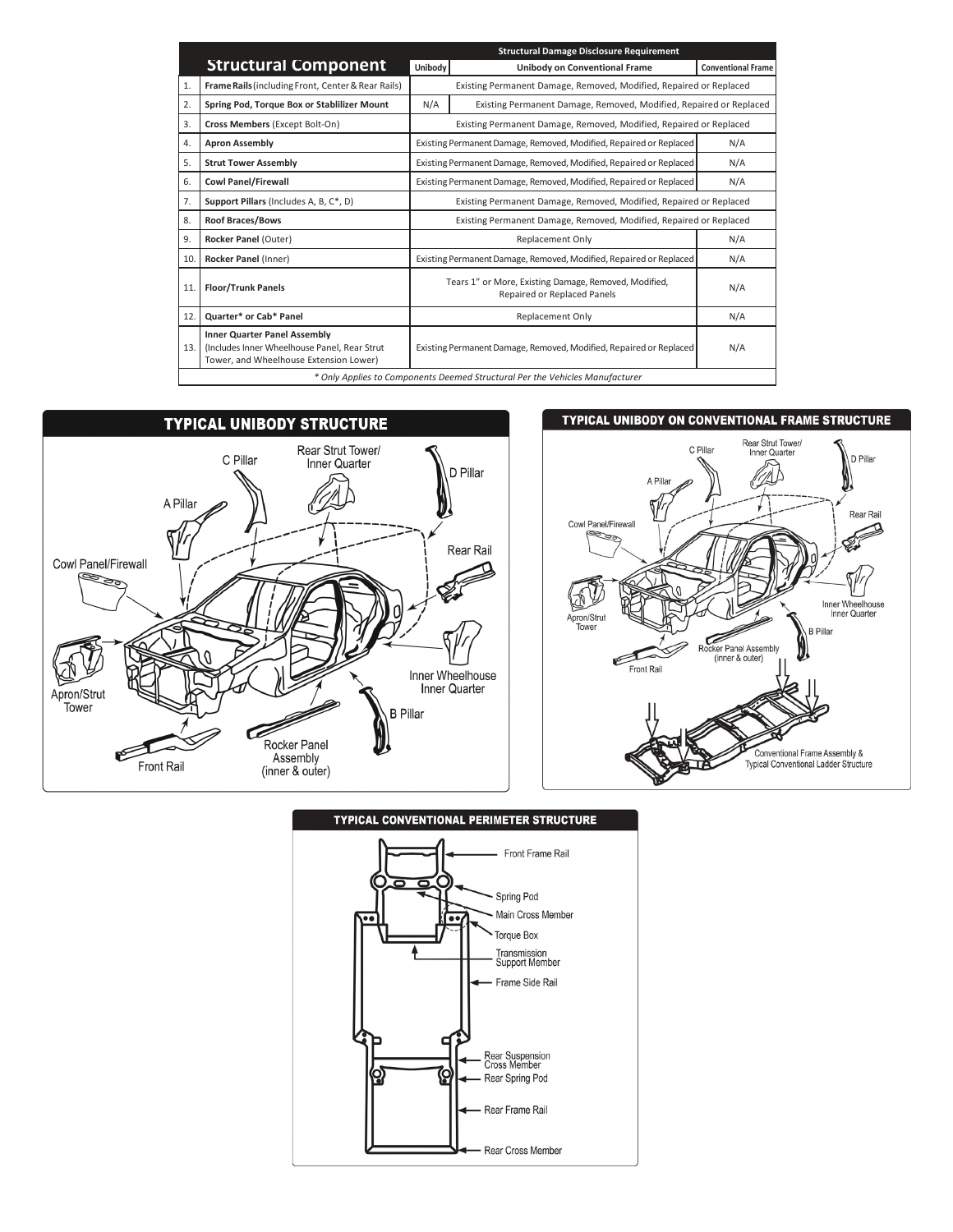## <span id="page-17-0"></span>**XI. FLOOD, PUDDLE OR STREAM POLICY**

Vehicles are frequently exposed to moisture during their ordinary operation, maintenance, and reconditioning. Occasionally, such exposure may leave residual marks or indicators similar to those left by exposure or immersion of the vehicle in floodwater. In determining what conditions require disclosure or in arbitrating vehicles for flood exposure/damage it is critical that the total condition of the vehicle be considered including VIN data history.

## **1. Disclosure Not Required**

No disclosure is required nor is arbitration allowed for the following types of water exposure, provided that none of the components outlined below are damaged:

- a) Rain, snow or sleet due to open windows, doors or tops or leakingseals.
- b) Car wash or rinse water.
- c) Carpet or upholstery shampooing or cleaning.
- d) Stream, pond, puddle or floodwater that does not rise above the rocker panel or otherwise enter the passenger compartment.
- e) Stream, pond, puddle or floodwater that enters the luggage compartment, but does not damage any electrical components (such as lighting or wiring harness) or does not enter the passenger compartment.

#### **2. Disclosure Required**

Disclosure is required and arbitration shall be allowed under the following conditions:

- a) The title has been correctly branded indicating flood history of the vehicle.
- b) Any of the following components have been damaged due to stream, pond, puddle or floodwater immersion/ingress:
	- i. Front or rear internal lighting or wiringharnesses
	- ii. Engine and its major components
	- iii. Transmission and differential
	- iv. Dash instrument panel and wiring
	- v. Passenger seat cushions
	- vi. Power seat functions or window motor
	- vii. Major sound system components

#### **3. Required Disclosure**

The required disclosure is "**Flood Damage.**" This declaration must be made whenever existing or prior flood damage is found and must be sold under "Flood Damage" for all sale lights. However, it is recommended for these units to be sold on a red light.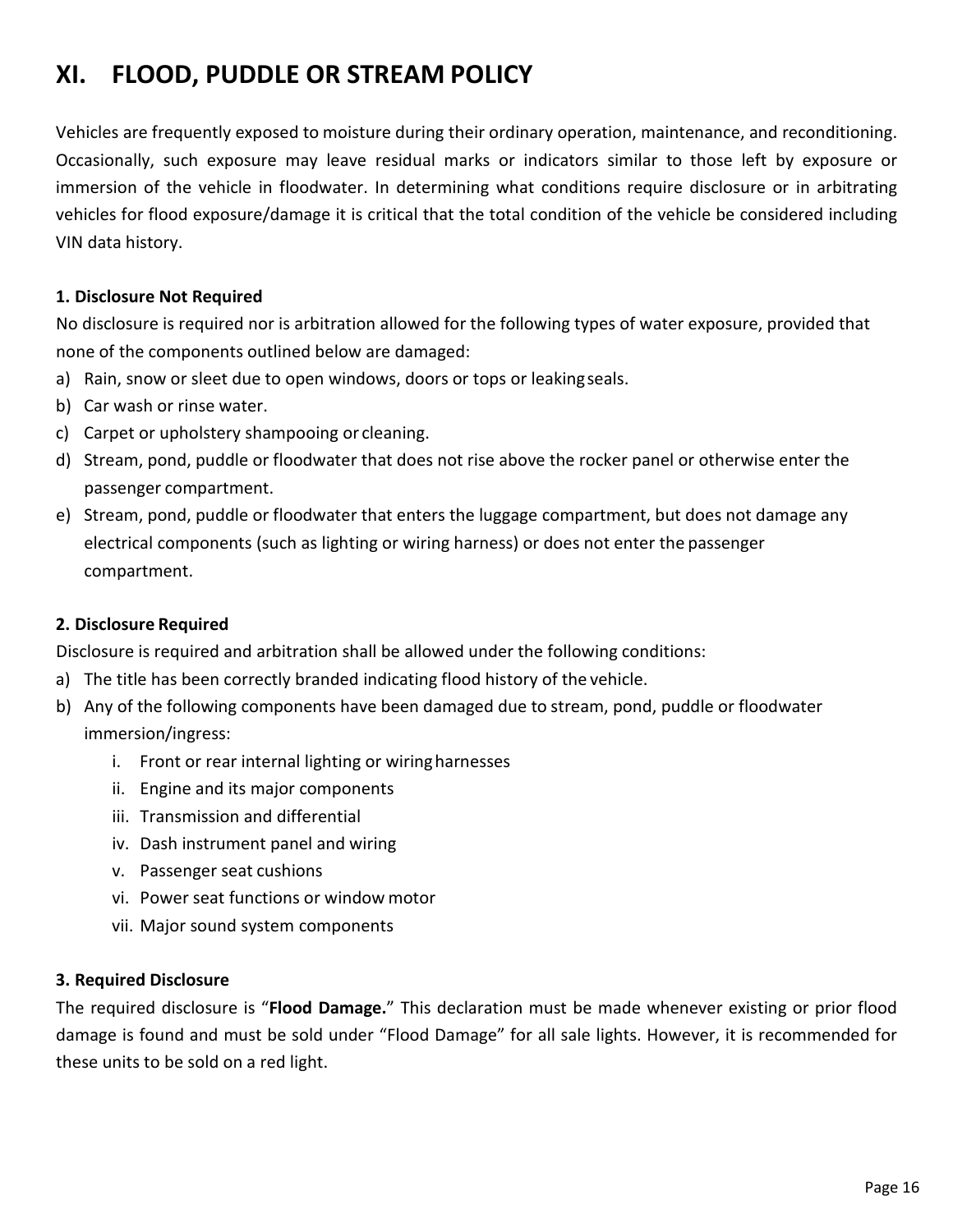## <span id="page-18-0"></span>**XII. WHITE LIGHT – POWERTRAIN POLICY**

Vehicles represented as "White Light" by the seller are subject to arbitration only for malfunction of the primary power train components. In addition, vehicles must be road worthy and function well enough for all covered components to be road tested and the vehicle safely test driven. Specific considerationsinclude:

- a) "White Light Powertrain" vehicles are fully subject to arbitration underthe "Structural Damage" policy and all non- mechanical considerations (see Arbitration Matrix forspecifics)
- b) Arbitration under the "White Light" policy is subject a \$600 per singular defect threshold
- c) Covered components are engine, transmission, transfer case and differentials

For the purpose of this policy "road worthy" includes, but is not limited to:

- a) operational brakes to complete test drive
- b) electrical system that may require jump start but will then operate without furtherintervention
- c) suspension, steering, hubs, wheel bearings, and axles that function well enough to test drive the vehicle (these components are not covered, and any arbitration would be based on extreme / infrequent circumstances)

Note: Systems not covered include but are not limited to all accessory equipment (windows, locks, sunroofs, convertible tops, radios, nav systems, HVAC, etc...)

Required announcements for "White Light" vehicles include:

- a) "White Light Powertrain" vehicles are fully subject to arbitration underthe "Structural Damage" policy and all non-mechanical considerations (see Arbitration Matrix for specifics)
- b) Arbitration under the "White Light" policy is subject a \$600 per singular defect threshold
- c) Covered components are engine, transmission, transfer case and differentials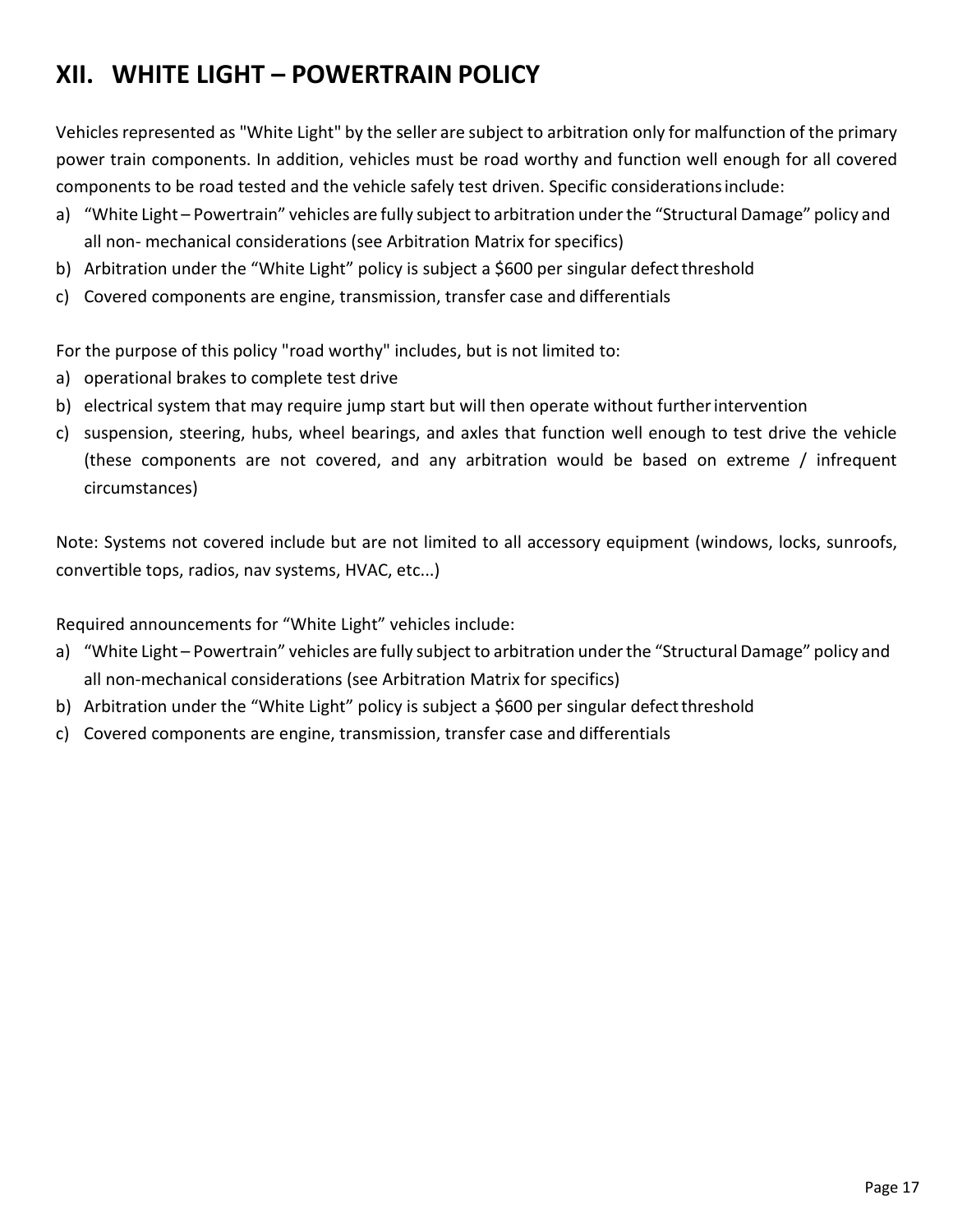## <span id="page-19-0"></span>**ADDENDUM: VEHICLE ACCESSORY ELECTRICAL PROBLEMS**

The following items will be covered per matrix timeframe and dollar thresholds:

- Power sliding doors
- Power liftgates
- Power sunroof/shades
- Navigation systems
- Convertible tops
- Power running boards
- Air Ride major component defects (worn shocks will fall under wearable items and thus not covered)
- Advanced Driver Assist Systems

As more vehicles come equipped with Advanced Driver Assist Systems (ADAS) a specialized inspection and/or calibration may be needed during the lifetime of the vehicle. These systems include but not limited to the following:

- Front, rear, and 360 camera systems
- Rear parking sensors
- Blind spot detection
- Lane departure warning
- Adaptive cruise control
- Collision warning
- Lane keep assist
- Backup assist
- Autonomous driving function

These needs fall outside the scope of inspection for the Generic Condition Report due to the nature of both detection and troubleshooting being mechanical. Due to safety concerns, the NAAA Auction Standards Committee recommends any/all ADAS related concerns be investigated by a qualified 3<sup>rd</sup> party (as determined by Auction company representative) outside the auction property. All costs including transportation to and from location, diagnosis and any/all repairs or replacements will be responsible by seller and/or buyer depending on the outcome of the  $3<sup>rd</sup>$  party's diagnosis.

The timelines for Arbitration will fall under the following:

| <b>Sales Channel</b> | <b>Green Light Only</b>                                                                  | <b>White Light Only</b> | <b>Red Light Only</b> |  |
|----------------------|------------------------------------------------------------------------------------------|-------------------------|-----------------------|--|
| In-Lane              | Day of sale by close of<br>business                                                      | No Arbitration          | No Arbitration        |  |
| Online               | 2 days within verified receipt<br>of the vehicle not to exceed<br>10 days from sale date | No Arbitration          | No Arbitration        |  |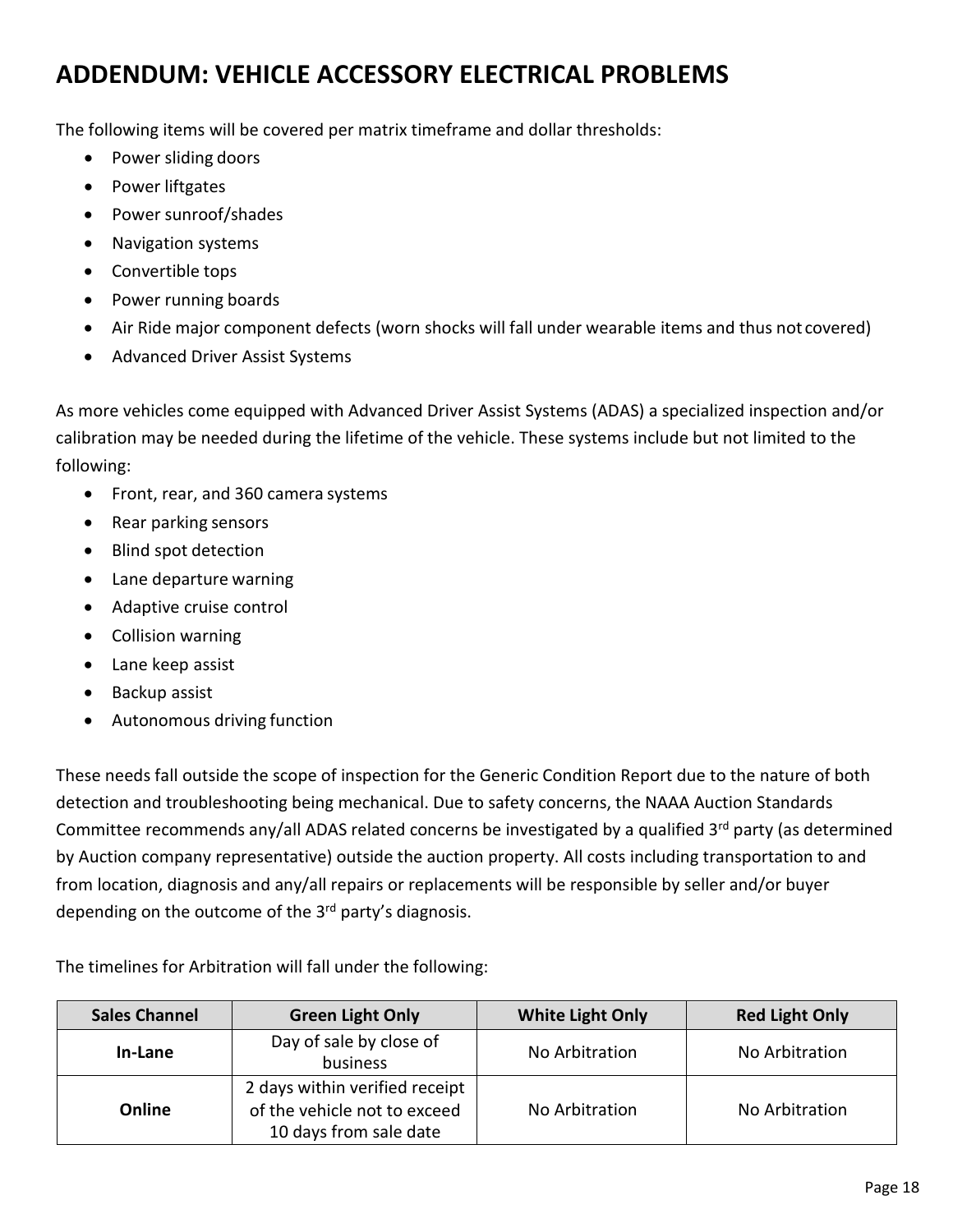## <span id="page-20-0"></span>**ADDENDUM: OFFER POLICY**

Our goal is to achieve the highest bid price through a competitive bidding process; offers will be considered with this same goal in mind. We prefer to make sales on the block in the live auction environment.

Offers will be accepted on consigned vehicles only after the vehicle has been offered for sale at auction. Offers are always subject to the approval of the seller and additionally are prioritized behind any high bid / offer made on the block at the time the vehicle is offered. Offers can be made subject to the applicable conditions of sale and arbitration policies.

"Block Offers" (high bid held and submitted as an offer) will have priority over other offers. The high bidder on a resulting block offer will have the first opportunity to purchase the vehicle at the price approved by the seller.

"Block Offers" are binding until the close of business on sale day. We believe that sellers are best advised to be present when their vehicles are on the block to approve the sale based on competitive bidding. If a "block offer" is submitted, the buyer is required to purchase the vehicle. Buyers must respond promptly to the approval or counter offer. Failure to promptly complete the purchase will, at the sole discretion of the auction, result in loss of the first right to purchase as described above.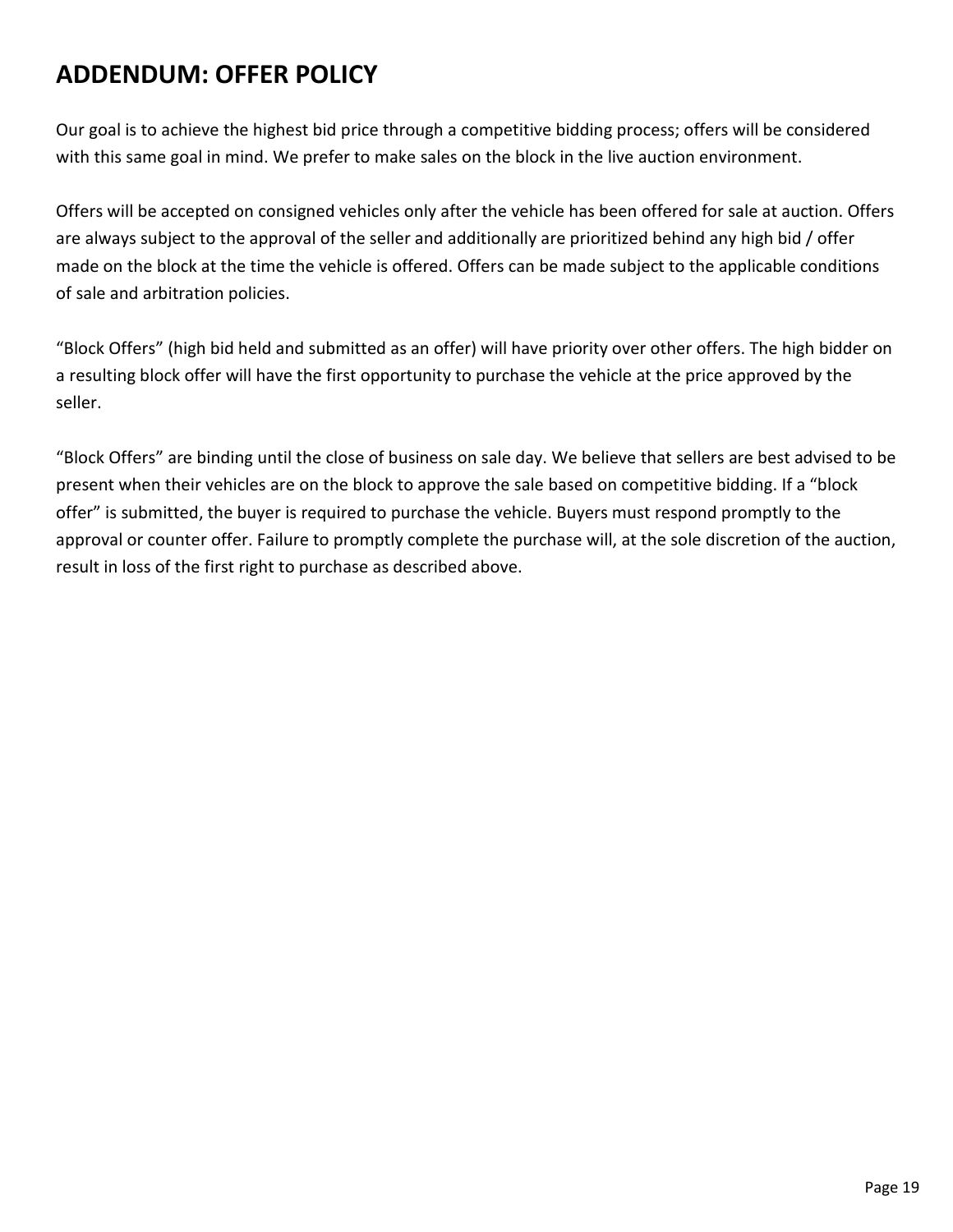## <span id="page-21-0"></span>**ADDENDUM: INHERENT CONDITIONS**

Inherent conditions – not subject to arbitration. Including but not limited to the following:

- Cam Phaser noise (Ford V8 engines)
- Ford 5.0 liter rough idle
- GM HD differential noise
- Subaru piston noise
- GM V8 piston noise
- Seepage (as opposed to leaks). Seepage of any component, generally would not be covered. Leaks covered by arbitration would be severe enough to be leaking to the ground.
- Jeep manual transmission noise
- Chrysler 3.7 "thump"
- Rav4 drive train noise
- Dodge Hemi "knock"

Generally speaking, it is our intent to arbitrate for conditions that require repair or are indicative of a failure / malfunction of some type. The descriptions above are not absolute – i.e. there are "noises" and "knocks" that are not typical and would be subject to arbitration. Our benchmarks are based on the common or typical functioning of the vehicle in question. In the event that there is a disagreement or dispute regarding the severity of a condition, we reserve the right to send the vehicle to an outside shop / 3<sup>rd</sup> party for further diagnoses and determination.